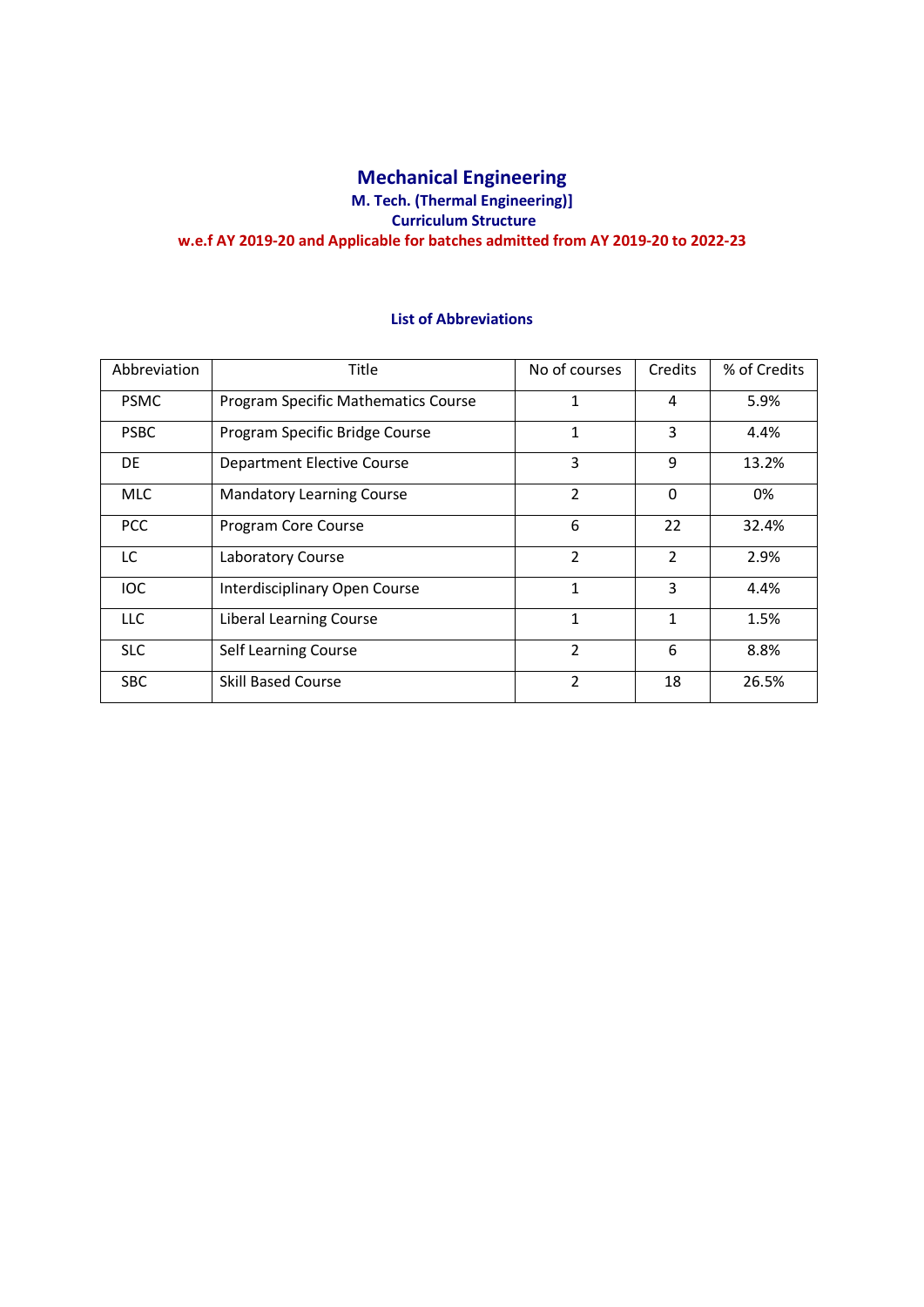#### **Semester I**

| Sr. | Course       | <b>Course Code</b>             | <b>Course Name</b>                                                                                               |    | <b>Teaching Scheme</b> |    | <b>Credits</b> |
|-----|--------------|--------------------------------|------------------------------------------------------------------------------------------------------------------|----|------------------------|----|----------------|
| No. | Type         |                                |                                                                                                                  |    |                        | P  |                |
| 1.  | <b>PSMC</b>  | MHP-19001                      | <b>Mathematical Methods in</b><br>Engineering                                                                    | 3  | 1                      | -- | 4              |
| 2.  | <b>PSBC</b>  | MHP-19002                      | <b>Advanced Thermodynamics</b>                                                                                   | 3  | 0                      | -- | 3              |
| 3.  | DF           | MHP(DE)-19001<br>MHP(DE)-19005 | Department Elective -I<br><b>Energy Conservation and</b><br>1.<br>Management<br><b>Nuclear Engineering</b><br>2. | 3  |                        |    | 3              |
| 4   | <b>PCC</b>   | MHP-19003                      | <b>Fluid Dynamics</b>                                                                                            | 3  |                        |    | 3              |
| 5.  | <b>PCC</b>   | MHP-19004                      | <b>Advanced Heat Transfer</b>                                                                                    | 3  |                        |    | 3              |
| 6   | <b>PCC</b>   | MHP-19005                      | Refrigeration and Cryogenics                                                                                     | 3  |                        | -- | 3              |
| 7   | LC           | MHP-19006                      | Thermal Engineering Lab Practice                                                                                 |    |                        | 6  | 3              |
|     | <b>Total</b> |                                |                                                                                                                  | 21 |                        | 6  | 22             |

Interdisciplinary Open Course (IOC): Every department shall offer one IOC course (in Engineering/Science/Technology). A student can opt for an IOC course offered by a department except the one offered by his /her department.

#### **Semester II**

| Sr.         | <b>Course</b> | <b>Course Code</b>             | <b>Course Name</b>                                                                                       |   | <b>Teaching Scheme</b> |    | <b>Credits</b> |
|-------------|---------------|--------------------------------|----------------------------------------------------------------------------------------------------------|---|------------------------|----|----------------|
| No.         | Type          |                                |                                                                                                          |   |                        | P  |                |
| 1.          | <b>IOC</b>    | MHP-19007                      | Interdisciplinary Open Course                                                                            | 3 |                        |    | 3              |
| 2.          | DE.           | MHP(DE)-19002<br>MHP(DE)-19003 | Department Elective -II<br>Solar and Wind System Design<br>$1_{\cdot}$<br>Design of Thermal System<br>2. |   |                        |    | 3              |
| 3.          | DE            | MHP(DE)-19004<br>MHP(DE)-19006 | Department Elective -III<br>Micro-fluidics<br>$1_{-}$<br>2.<br>Air Conditioning System Design            |   |                        |    | 3              |
| 4.          | <b>MLC</b>    | ML-19013                       | Research Methodology and Intellectual<br><b>Property Rights</b>                                          |   |                        | -- |                |
| 5           | <b>MLC</b>    | ML-19014                       | <b>Effective Technical Communication</b>                                                                 | 1 |                        | -- |                |
| 6           | <b>LLC</b>    | LL-19001                       | Liberal Learning Course                                                                                  | 1 |                        | -- | 1              |
| 7           | <b>PCC</b>    | MHP-19008                      | <b>Computational Fluid Dynamics</b>                                                                      |   |                        |    | 3              |
| 8           | <b>PCC</b>    | MHP-19009                      | <b>Heat Exchanger Design</b>                                                                             |   |                        | -- | 3              |
| 9           | <b>PCC</b>    | MHP-19010                      | Modeling of IC Engines                                                                                   |   |                        | -- | 3              |
| 10          | LC            | MHP-19011                      | <b>Thermal Engineering Lab-II</b>                                                                        |   |                        | 6  | 3              |
| 22<br>Total |               |                                |                                                                                                          |   | O                      | 6  | 22             |

## **Following IOC courses are offered to other programmes:**

- **1.** Mechanics of Composite Materials
- **2.** Finite Element Method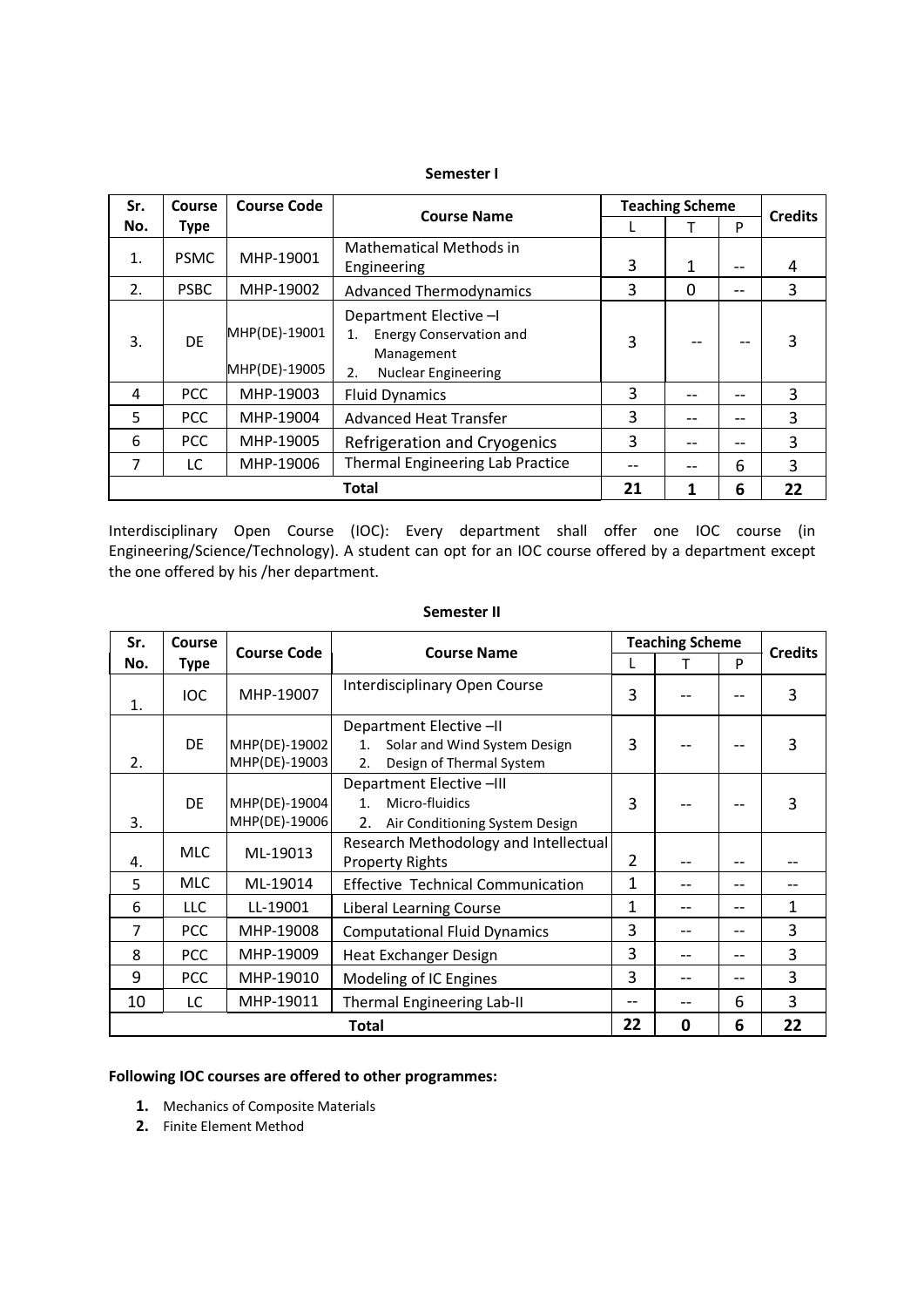#### **Semester-III**

| Sr.<br>No. | Course     | Course<br>Code | <b>Course Name</b>                   |       | <b>Teaching</b><br><b>Scheme</b> |       |    |  |  | <b>Credits</b> |
|------------|------------|----------------|--------------------------------------|-------|----------------------------------|-------|----|--|--|----------------|
|            | Type       |                |                                      |       |                                  | D     |    |  |  |                |
| 1.         | <b>SBC</b> | MHP-19012      | Dissertation Phase - I               | $- -$ | $- -$                            | 18    | 9  |  |  |                |
| 2.         | <b>SLC</b> | MHP-19013      | <b>Massive Open Online Course -I</b> | ⌒     | $- -$                            | $- -$ |    |  |  |                |
|            | Total      |                |                                      | З     |                                  | 18    | 12 |  |  |                |

## **Semester-IV**

| Sr.<br>No. | Course<br><b>Type</b>   | <b>Course</b><br>Code | <b>Course Name</b>                       |       | <b>Teaching</b><br><b>Scheme</b> | <b>D</b> | <b>Credits</b> |
|------------|-------------------------|-----------------------|------------------------------------------|-------|----------------------------------|----------|----------------|
| 1.         | <b>SBC</b>              | MHP-19014             | Dissertation Phase - II                  | $- -$ | $- -$                            | 18       |                |
| 2.         | <b>SLC</b>              |                       | MHP-19015 Massive Open Online Course -II | ำ     | --                               | $-$      |                |
|            | З<br>18<br><b>Total</b> |                       |                                          | 12    |                                  |          |                |

# Blue Highlighted Text: New Course

# **Table: List of departmental electives**

| <b>Departmental Elective I</b> |        |                    |                                           |  |  |
|--------------------------------|--------|--------------------|-------------------------------------------|--|--|
| Sr.                            | Course | <b>Course Code</b> | <b>Departmental Elective I</b>            |  |  |
| No                             | Type   |                    |                                           |  |  |
| ∸.                             | DE     | MHP(DE)-19001      | <b>Energy Conservation and Management</b> |  |  |
|                                | DE     | MHP(DE)-19005      | <b>Nuclear Engineering</b>                |  |  |

|     | <b>Departmental Elective II</b> |                    |                                 |  |  |  |
|-----|---------------------------------|--------------------|---------------------------------|--|--|--|
| Sr. | Course                          | <b>Course Code</b> | <b>Departmental Elective II</b> |  |  |  |
| No  | Type                            |                    |                                 |  |  |  |
|     | DE                              | MHP(DE)-19002      | Solar and Wind System Design    |  |  |  |
|     | DE                              | MHP(DE)-19003      | Design of Thermal System        |  |  |  |

|     | <b>Departmental Elective III</b> |                    |                                  |  |  |
|-----|----------------------------------|--------------------|----------------------------------|--|--|
| Sr. | Course                           | <b>Course Code</b> | <b>Departmental Elective III</b> |  |  |
| No  | Type                             |                    |                                  |  |  |
| . . | DE                               | MHP(DE)-19004      | Micro-fluidics                   |  |  |
| ـ ـ | DE                               | MHP(DE)-19006      | Air Conditioning System Design   |  |  |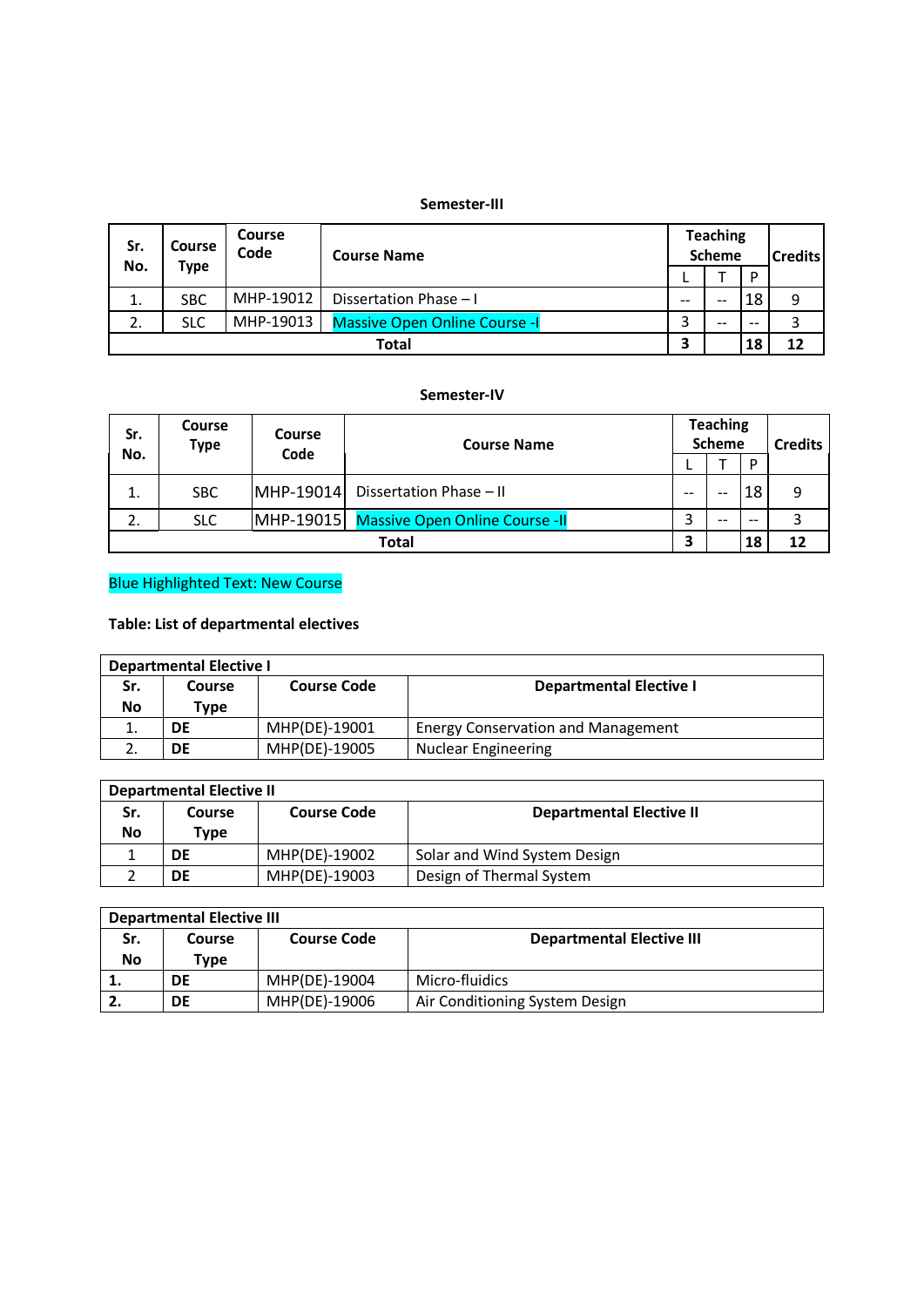# **(PSMC- MHP-19001) Mathematical Methods in Engineering**

**Examination Scheme**

## **Teaching Scheme**

Lectures: 3 hrs/week, Tutorial:1hr/week

T1, T2 – 20 marks each, End-Sem Exam - 60

# **Course Outcomes:**

At the end of the course, students will demonstrate the ability to:

- **1.** Identify and solve engineering problems by applying the knowledge ofdifferential equations.
- **2**. Apply statistical techniques for analysis.

**3**. Develop and analyze mathematical models of engineering systems.

# **Syllabus Contents:**

# **Unit I : Ordinary and Partial Differential Equations and Concepts in Solution to Boundary Value Problems**

Ordinary linear differential equations solvable by direct solution methods; solvable nonlinear ODE's; First and second order partial differential equations; canonical forms; space of functions, projection of functions onto an orthogonal set; Fourier series **[14 Hrs]** 

# **Unit II : Major Equation Types Encountered in Engineering and Physical Sciences**

Solution methods for wave equation, D'Alembert solution, potential equation, properties of harmonic functions, maximum principle, solution by variable separation method, heat (diffusion) equation, maximum principle for heat equation, methods for infinite and semiinfinite media, Fourier and Laplace Transforms **[18 Hrs]** 

# Unit III : Introduction to Probability Theory **[10 Hrs]**

Probability Theory and Sampling Distributions. Basic probability theory along with examples. Standard discrete and continuous distributions like Binomial, Poisson, Normal, Exponential etc. Central Limit Theorem and its significance. Some sampling distributions like χ2, t, F.

# **Text Books:**

- J. B. Doshi, *Differential Equations for Scientists and Engineers*, Narosa, New Delhi, 2010 (for Units I & II)
- Ronald E, Walpole, Sharon L. Myers, Keying Ye, *Probability and Statistics for Engineers*  and Scientists (8<sup>th</sup> Edition), Pearson Prentice Hall, 2007 (for Units III & IV)

# **Reference Books:**

- Advanced Engineering Mathematics  $(9^{th}$  Edition), by Erwin Kreyszig, Wiley India (2013)
- Douglas C. Montgomery, *Design and Analysis of Experiments* (7<sup>th</sup> Edition), Wiley Student Edition, 2009.
- S. P. Gupta, *Statistical Methods*, S. Chand & Sons, 37<sup>th</sup> revised edition, 2008
- William W. Hines, Douglas C. Montgomery, David M. Goldsman, *Probability and Statistics for Engineering*, (4<sup>th</sup> Edition), Willey Student edition, 2006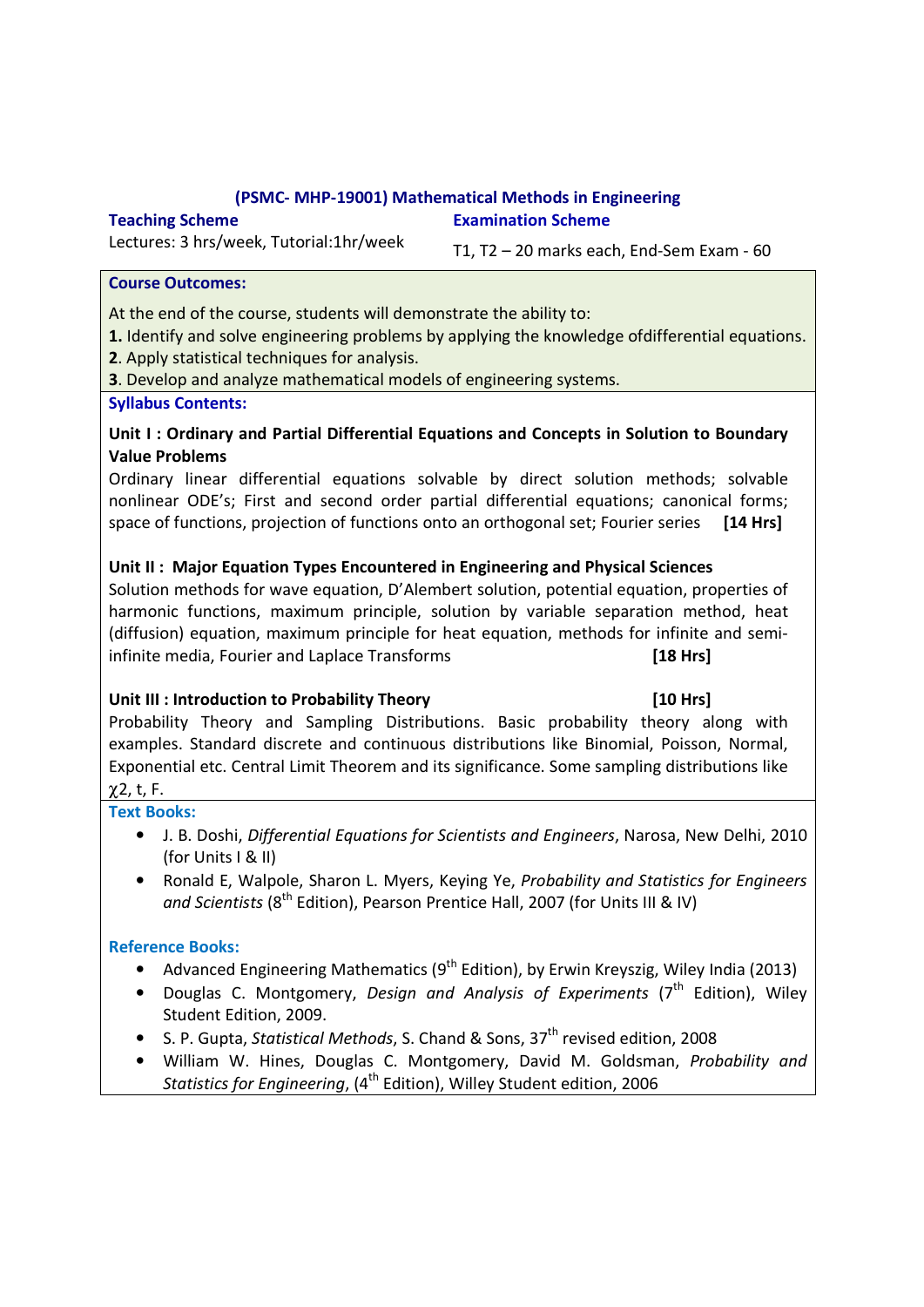## **(PSBC- MHP-19002) Advanced Thermodynamics**

**Teaching Scheme**

Lectures: 3 hrs/week

**Examination Scheme**

T1, T2 – 20 marks each, End-Sem Exam - 60

# **Course Outcomes:**

At the end of the course, the students will be able to:

- 1. Apply the 1st Law for steady and transient systems.
- 2. Apply the 2nd Law for cyclic systems
- 3. Analyze multi-components systems.
- 4. Analyze exergy, availability, and irreversibility in closed and open thermodynamic systems
- 5. Apply mass, energy, entropy, and availability balance equations for closed and open thermodynamic systems
- 6. Derive and apply thermodynamic relations between the measurable and non-measurable properties.
- 7. Determine adiabatic flame temperature
- 8. Appreciate importance of non-equilibrium thermodynamics

## **Syllabus Contents:**

• **Recapitulation of Fundamentals, Maxwell equations**  Laws of Thermodynamics, First Law Analysis of Closed Systems and Open Systems, Thermodynamic behavior of real gases. • **Second Law Analysis of Thermodynamic Systems**  Introduction, Thermodynamic availability, Second Law Analysis of Closed Systems and Open Systems • **Thermodynamic relationships.**  Mathematical preliminaries, Gibbs equations and Maxwell Relations, General Equations for internal energy, enthalpy, entropy and specific heats, other thermodynamic relations • **Thermodynamics of Chemical reactions**  Introduction, conservation of mass, theoretical combustion process, actual combustion process, enthalpy of formation, enthalpy of combustion and heating

values, adiabatic flame temperature.

• **Elements of non-equilibrium thermodynamics**

- 1. William Z. Black and Jems G. Hartley, "Thermodynamics", Pearson, 3<sup>rd</sup> Edition. ISBN 9788131733165
- 2. Lynn D. Russell and George A. Adebiyi, "Engineering Thermodynamics", Oxford Publication, 2010, ISBN-10: 0-19-568905-4
- 3. Howell and Dedcius, "Fundamentals of Engineering Thermodynamics", McGraw Hill Inc., U.S.A.
- 4. Van Wylen & Sonntag, "Thermodynamics", John Wiley and Sons Inc., U.S.A.
- 5. Jones and Hawkings, "Engineering Thermodynamics", John Wiley and Sons Inc.,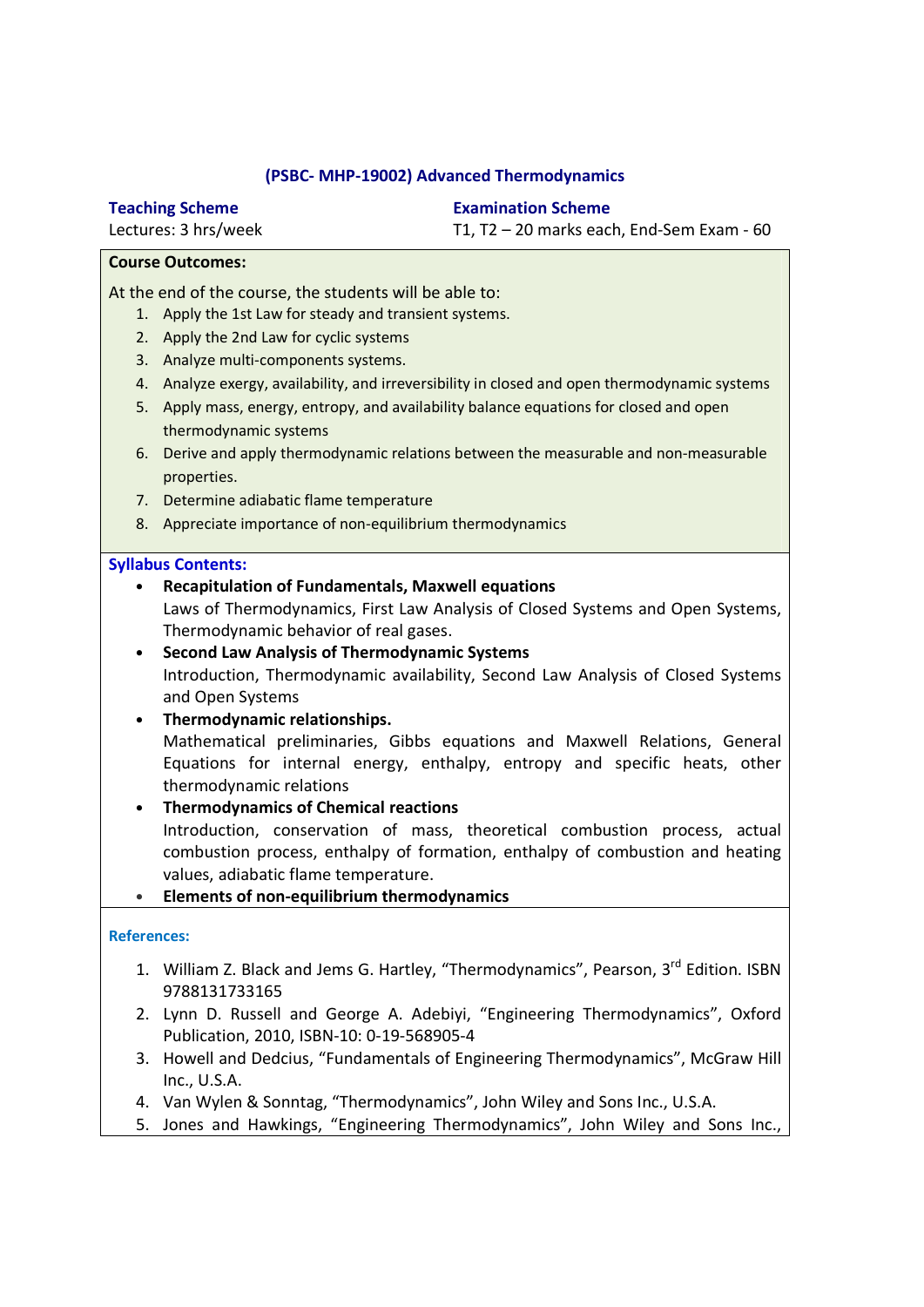U.S.A, 2004.

- 6. Faires V.M. and Simmag, "Thermodynamics", Macmillan Publishing Co. Inc., U.S.A.
- 7. Rao Y.V.C., "Postulational and Statistical Thermodynamics", Allied Publishers Inc, 1994.

## **(MHP(DE)-19001) Energy Conservation and Management**

## **Examination Scheme**

**Teaching Scheme** Lectures: 3 hrs/week

T1, T2 – 20 marks each, End-Sem Exam - 60

# **Course Outcomes:**

At the end of the course the students will be able

- 1. Analyze national and international energy scenarios
- 2. Generate scenarios of energy consumption and predict the future trend
- 3. Suggest and plan energy conservation solutions

## **Syllabus Contents:**

**Introduction:** Global Energy Scenario and Indian Energy Scenario in various sectors and Indian economy. Concerns of Energy Security in India

**Basics –** Revision of basics of Electrical and Mechanical Engineering relevant to Energy conservation and Management, Definitions of units, conversions in commercial practices Sankey Diagrams, Specific Energy consumption

**Economic Analysis :** Simple Payback Period, Return on Investment, Dynamic value of money, Discount Rate Cash flows, Time value of money, Formulae relating present and future cash flows single amount, uniform series; Payback period; Return on Investment (ROI); Life Cycle cost.

Costing of Utilities – specific costs of utilities like; all fuels steam, compressed air, electricity, water etc.

**Energy Auditing :** Elements and concepts, Types of energy audits, methodology, Instruments used in energy auditing; Portable and On-line instruments; Role of Non-Conventional Energy Sources in Energy Conservation; Need and Kyoto Protocol, Carbon Credits and Clean Development Mechanism (CDM).

**Fuels** – Solid, Liquid and gaseous, Combustion, Excess air requirements, Flue gas monitoring **Boilers–**Performance testing, efficiencies, and energy conservation opportunities

**Steam Systems–** Aspects of steam distribution, Steam Traps, Condensate and Flash-steam utilization, Energy conservation opportunities, Thermal Insulation

**Mechanical Systems:** Energy Conservation Opportunities in compressed air systems, Refrigeration and air-conditioning system and water systems, Elementary coverage of Energy conservation in pumps and fans Cogeneration-concept, options(steam/gas, turbine/DCT-based), Selection criteria, Trigeneration

Electric System: Demand control, Demand Side Management (DSM), Power Factor Improvement, benefits and ways of improvement, Load scheduling, Electric motors, losses, efficiency, energyefficient motors, motor speed control, variable speed drive. Lighting: Illumination levels, fixtures,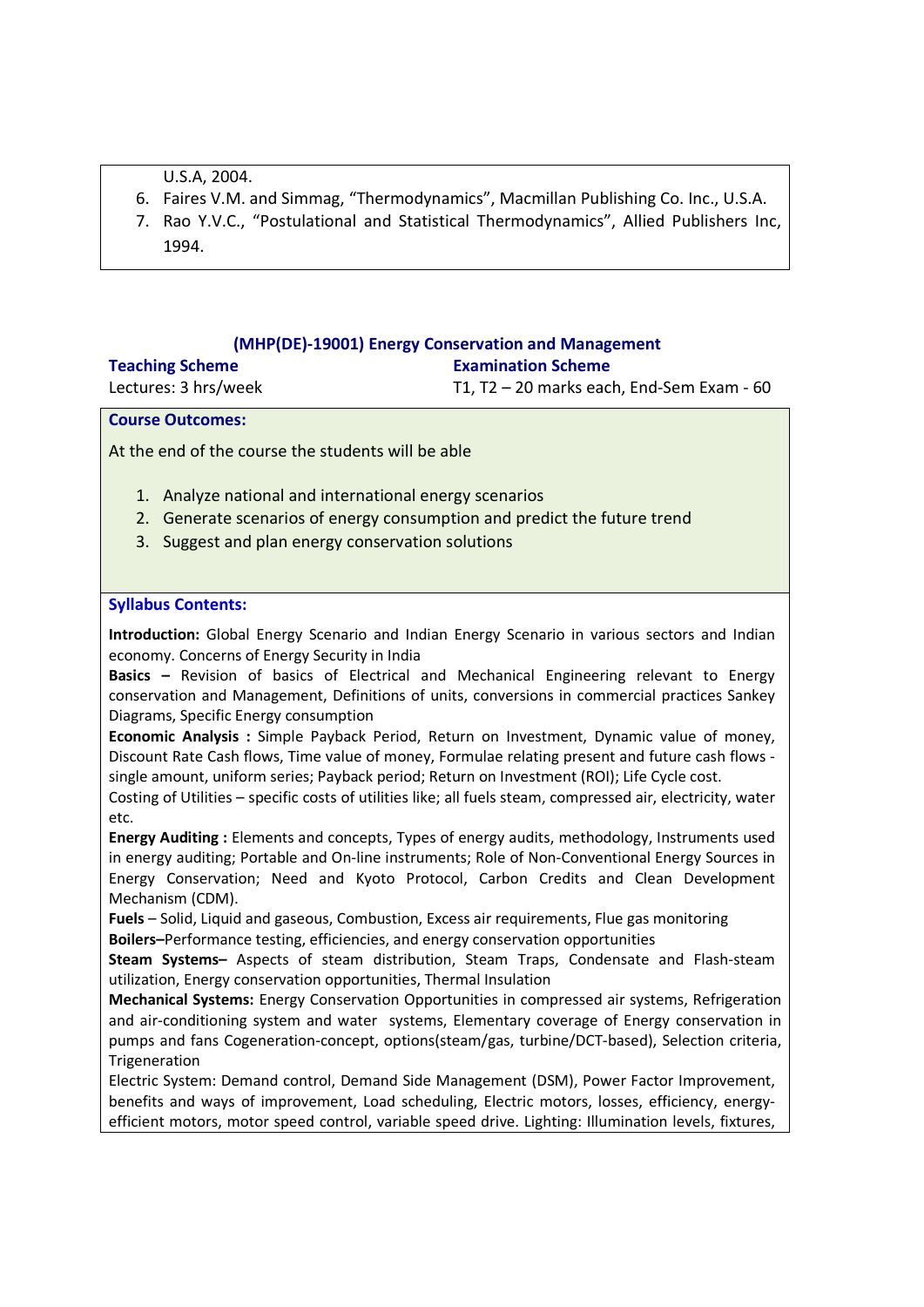#### timers, energy- efficient illumination.

#### **Text Books**:

- 1. Energy Manager Training Manual (4 Volumes) available at a website administered by Bureau of Energy Efficiency (BEE), a statutory body under Ministry of Power, Government of India.
- 2. S Rao and B BParulekar ," Energy Technology' Khanna Publishers, 1999
- **3.** B.G. Desai, M.D.Parmar, R.Paraman and B.S. Vaidya, "Efficient Use of Electricity in Industries" ECQ serriesDevki R & D. Engineers, Vadodara

## **Reference Books**

- 4. Witte. L.C., P.S. Schmidt, D.R. Brown, "Industrial Energy Management and Utilization" Hemisphere Publication, Washington, 1988.
- 5. D.A. Ray: Industrial Energy conservation. Pergamon Press
- 6. W.C. Turner, editor: Energy Management handbook (Willey)
- 7. Patrick Steven R., Patric Dale R. , and Fordo Stephen : Energy conservation Guide book, The Fairmont Press Inc.7.
- 8. F. William Payne and Richard E. Thompson: EfficientBoiler Operation Source Book.
- 9. Albert Thumann: Plant Engineers and managers Guide to Energy conservation

| (MHP(DE)-19005) Nuclear Engineering |                                             |  |
|-------------------------------------|---------------------------------------------|--|
| <b>Teaching Scheme</b>              | <b>Examination Scheme</b>                   |  |
| Lectures: 3 hrs/week                | T1, T2 $-$ 20 marks each, End-Sem Exam - 60 |  |

#### **Course Outcomes:**

At the end of the course students will be able to:

- 1. Understand the basic concepts and processes taking place inside a nuclear reactor, such as nuclear fission, neutron production, scattering, diffusion, slowing down and absorption.
- 2. Understand the concepts of reactor criticality, the relationship between the dimension and fissile material concentration in a critical geometry.
- 3. Predicttime dependent (transient) behavior of power reactor in non-steady state operation and the means to control the reactor.
- **4.** Analyze the heat removal from reactor core, reactor safety and radiation protection.

## **Syllabus Contents:**

### **Basics of nuclear fission and power from fission**

Radioactivity, nuclear reactions, cross sections, nuclear fission, power from fission, conversion and breeding

### **Neutron transport and diffusion**

Neutron transport equation, diffusion theory approximation, Fick's law, solutions to diffusion equation for point source, planar source, etc., energy loss in elastic collisions, neutron slowing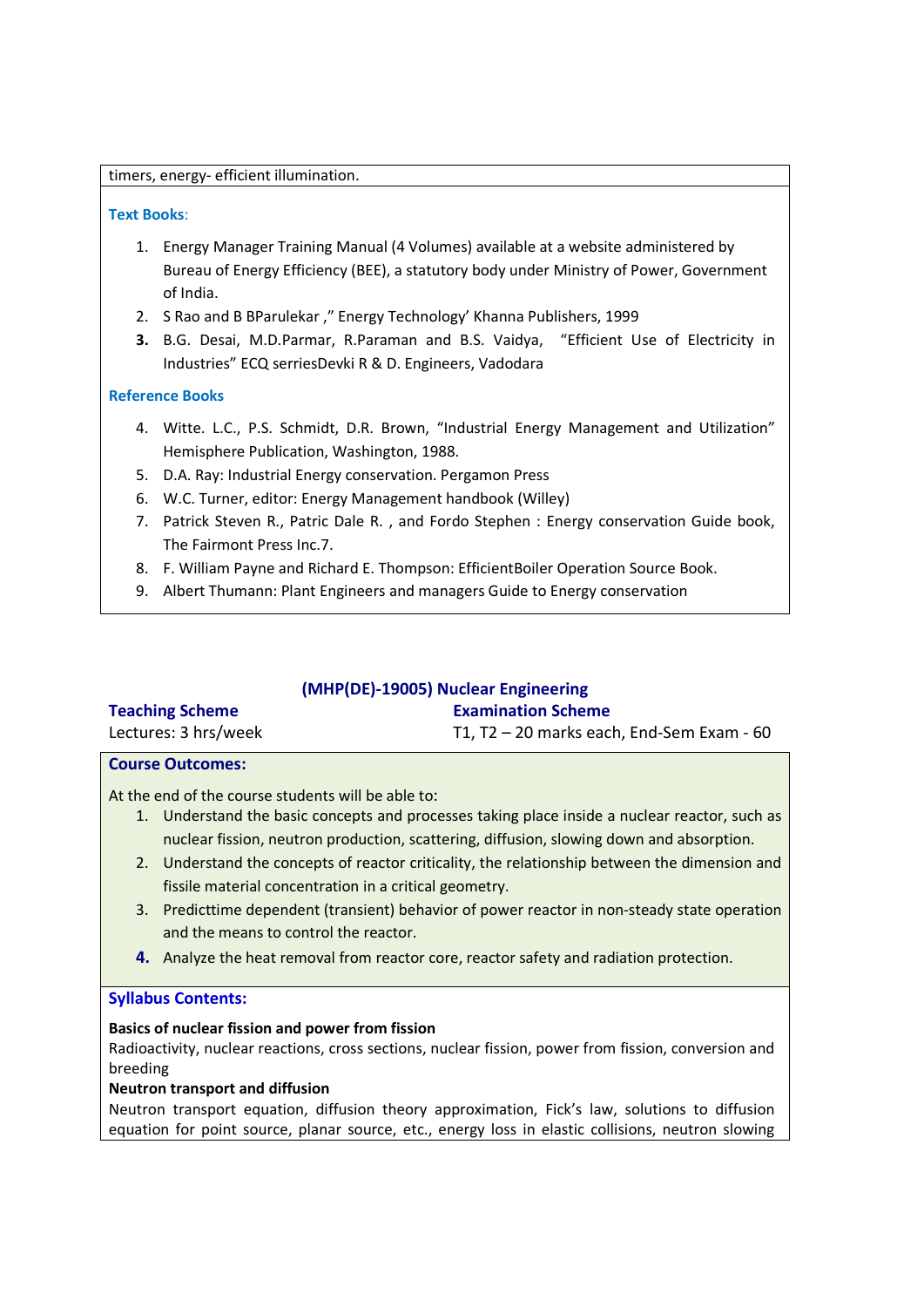#### down

#### **Multigroup, multiregion diffusion equation, concept of criticality**

Solution of multigroup diffusion equations in one region and multi-region reactors, concept of criticality of thermal reactors

#### **Reactor kinetics and control**

Derivation of point kinetics equations, inhour equation, solutions for simple cases of reactivity additions, fission product poison, reactivity coefficients

#### **Heat removal from reactor core**

Solution of heat transfer equation in reactor core, temperature distribution, critical heat flux

### **Text Books** :

1. Introduction to Nuclear Engineering (3<sup>rd</sup> Edition) by John R. Lamarsh, Anthony J. Barrata, Prentice Hall, (2001)

2. Introduction to Nuclear Reactor Theory, by John R. Lamarsh, Addison-Wesley, (1966)

## **Reference Book**:

Nuclear Reactor Analysis, by James J. Duderstadt and Lewis J. Hamilton, John Wiley (1976)

## **(PCC- MHP-19003) Fluid Dynamics**

| <b>Teaching Scheme</b>  | <b>Examination Scheme</b>                   |
|-------------------------|---------------------------------------------|
| Lectures: 3 hrs/week    | T1, T2 $-$ 20 marks each, End-Sem Exam - 60 |
| <b>Course Outcomes:</b> |                                             |

At the end of the course the Students shall be able

- 1. Understand and define the fluid flow problems along with range of governing parameters
- 2. Take up the fluid flow problems of industrial base.
- 3. Devise the experiments in the field of fluid mechanics.
- **4.** Understand the flow patterns and differentiate between the flow regimes and its effects.

## **Syllabus Contents:**

- **Governing equations in Fluid Dynamics:** Derivation of Continuity and Momentum equations using integral and differential approach, dimensionless form of governing equations, special forms of governing equations, integral quantities
- **Exact Solutions of Navier-Stokes Equations:** Fully developed flows, parallel flow in straight channel, Couette flow, Creeping flows
- **Potential Flow:** Kelvin's theorem, Irrotational flow, Stream function-vorticity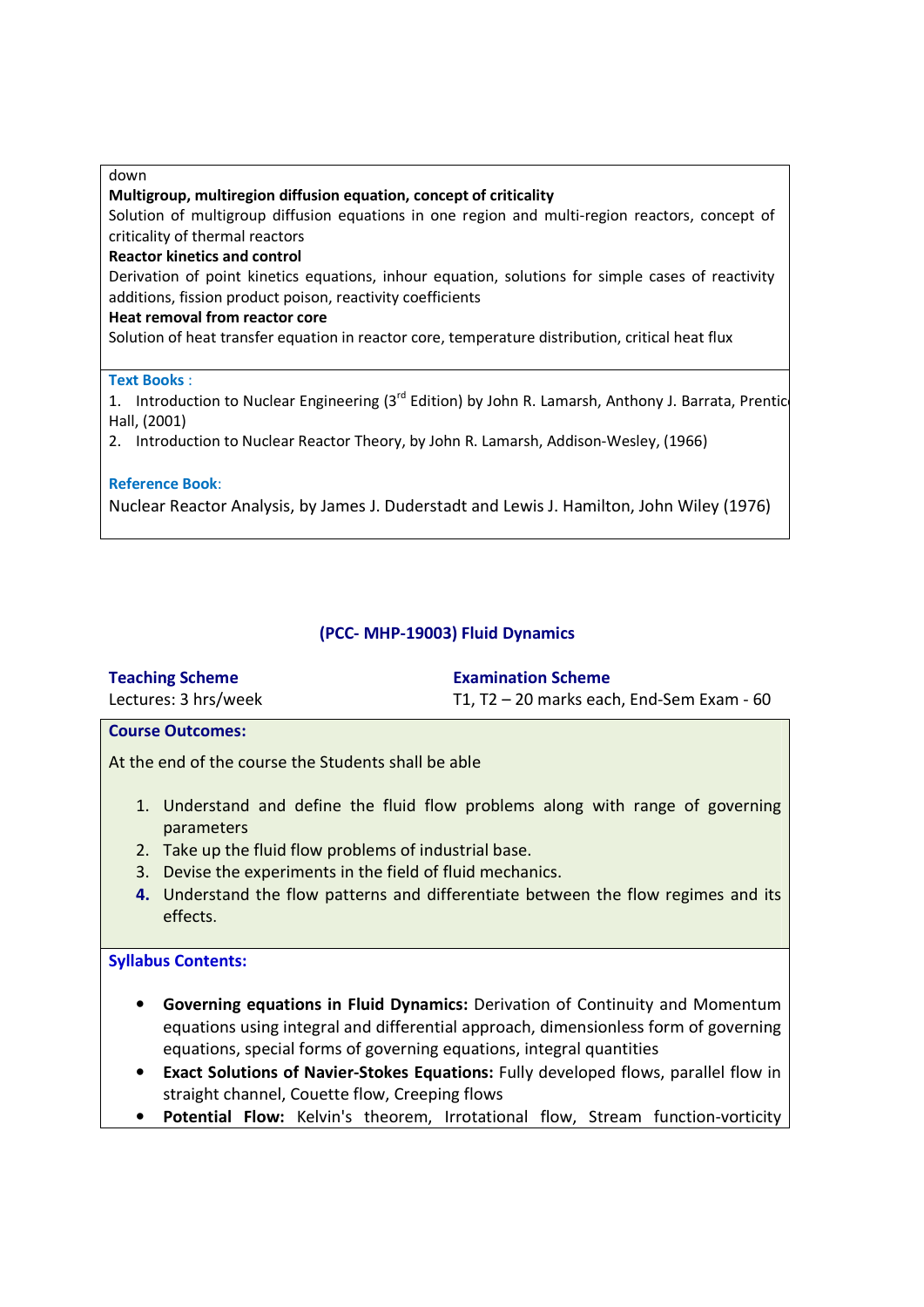approach,

- **Laminar Boundary layers:** Boundary layer equations, flow over flat plate, Momentum integral equation for boundary layer, approximate solution methodology for boundary layer equations
- **Turbulent Flow:** Characteristics of turbulent flow, laminar turbulent transition, time mean motion and fluctuations, derivation of governing equations for turbulent flow, shear stress models, universal velocity distribution
- **Experimental Techniques:** Role of experiments in fluid, layout of fluid flow experiments, sources of error in experiments, data analysis, design of experiments, review of probes and transducers, Introduction to Hot wire Anemometry, Laser Doppler Velocimetry and Particle Image Velocimetry

### **References:**

- 1. Muralidhar and Biswas, Advanced Engineering Fluid Mechanics, , Alpha Science International, 2005
- 2. Irwin Shames, Mechanics of Fluids, , McGraw Hill, 2003
- 3. Fox R.W., McDonald A.T , Introduction to Fluid Mechanics, John Wiley and Sons Inc, 1985
- 4. Pijush K. Kundu, Ira M Kohen and David R. Dawaling, Fluid Mechanics, Fifth Edition, 2005

# **(PCC- MHP-19004) Advance Heat Transfer**

| <b>Teaching Scheme</b> | <b>Examination Scheme</b>                   |
|------------------------|---------------------------------------------|
| Lectures: 3 hrs/week   | T1, T2 $-$ 20 marks each, End-Sem Exam - 60 |

### **Course Outcomes:**

At the end of the course the students will be able to

- **1.** Understand the fundamental governing equations of conduction, convection and radiation
- **2.** Account for the consequence of heat transfer in thermal analyses of engineering systems
- **3.** Evaluate heat transfer coefficients inforced convection for internal and external flows.
- **4.** Calculate radiation heat transfer between black body surfaces and gray body surfaces.

### **Syllabus Contents:**

- Steady and transient conduction- one and two dimensional
- Fins, conduction with heat source, unsteady state heat transfer
- Natural and forced convection, integral equation, analysis and analogies,
- Transpiration cooling, ablation heat transfer, boiling, condensation and two phase flow mass transfer, cooling, fluidized bed combustion,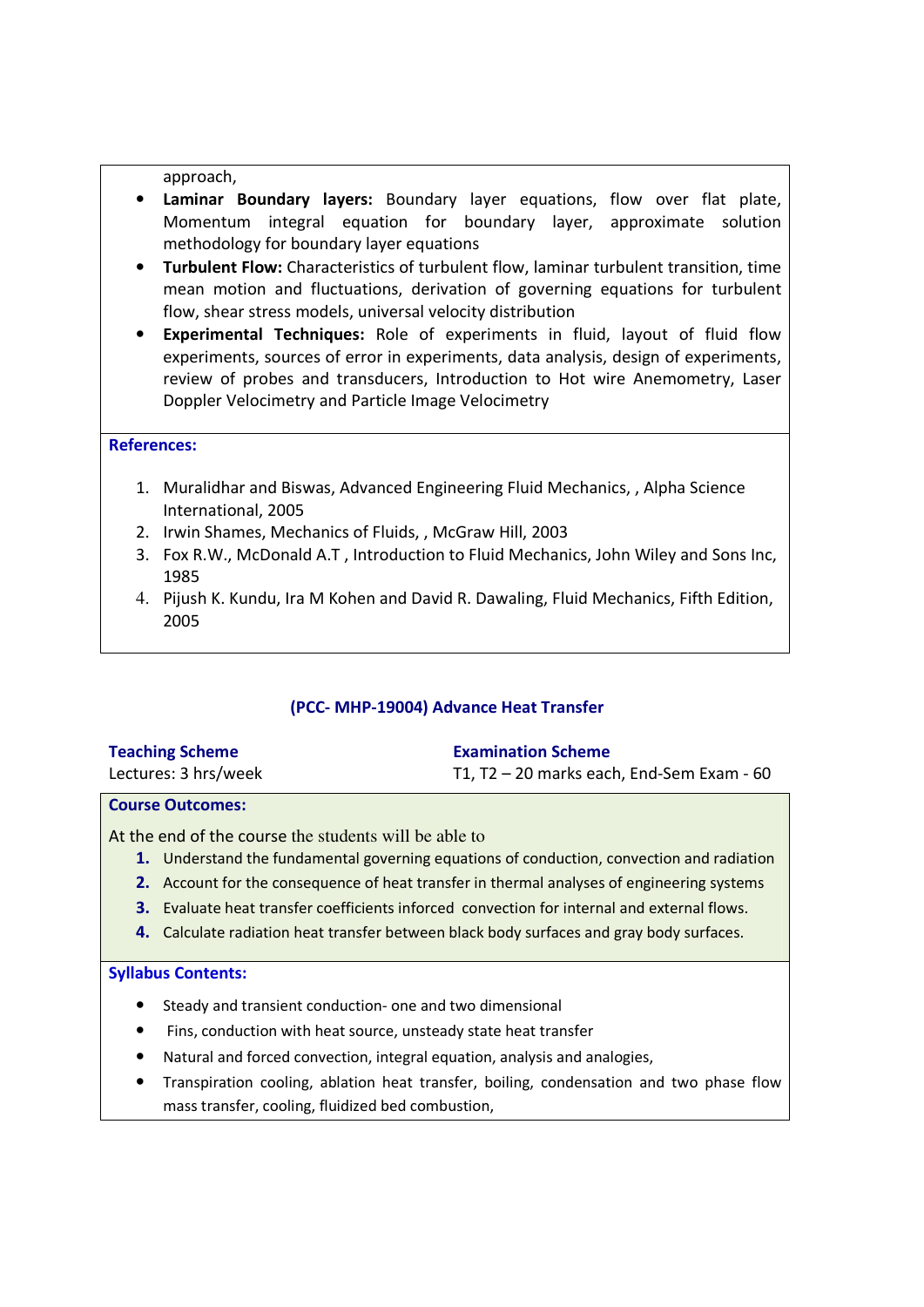- Heat pipes, Radiation, shape factor, analogy, shields,
- Radiation of gases &vapours.

## **References:**

- 1. J.P. Holman, "Heat Transfer", McGraw Hill Book Company, New York, 1990.
- 2. Incropera and Dewitt, "Fundamentals of Heat and Mass Transfer", John Wiley and Sons, NewYork, 2000.
- 3. Frank Kreith, "Principles of Heat Transfer", Harper and Row Publishers, New York, 1973.
- 4. Donald Q. Kern "Process Heat Transfer", Tata McGraw Hill Publishing Company Ltd., New Delhi, 1975.
- 5. Gupta and Prakash, "Engineering Heat Transfer", New Chand and Bros, Roorkee (U.P.) India, 1996.
- 6. R.C. Sachdeva "Fundamentals of Engineering Heat and Mass Transfer", Wiley Eastern Ltd., India,

# **(PCC- MHP-19005) Refrigeration and Cryogenics**

# **Teaching Scheme**

# **Examination Scheme**

Lectures: 3 hrs/week, Tutorial:1hr/week

T1, T2 – 20 marks each, End-Sem Exam - 60

### **Course Outcomes:**

At the end of the course, students will be able to:

- 1. Understand basics of refrigeration and cryogenics and its application areas
- **2.** Design the refrigeration systems for domestic and industrial applications like cold storages
- **3.** Demonstrate knowledge about ODP, GWP and related environmental issues

## **Syllabus Contents:**

- Vapour compression refrigeration, actual cycle, second law efficiency,
- Multistage compression with inter-cooling, Multi-evaporator systems, Cascade systems,
- Performance characteristics and capacity control of reciprocating and centrifugal compressors, screw compressor and scroll compressor,
- Design, selection of evaporators, condensers, control systems, motor selection,
- Refrigerants, alternative refrigerants, CFC/HCFC phase-out regulations,
- Refrigeration applications, food preservation, transport,
- Introduction to Vapor absorption refrigeration, single effect and double effect systems,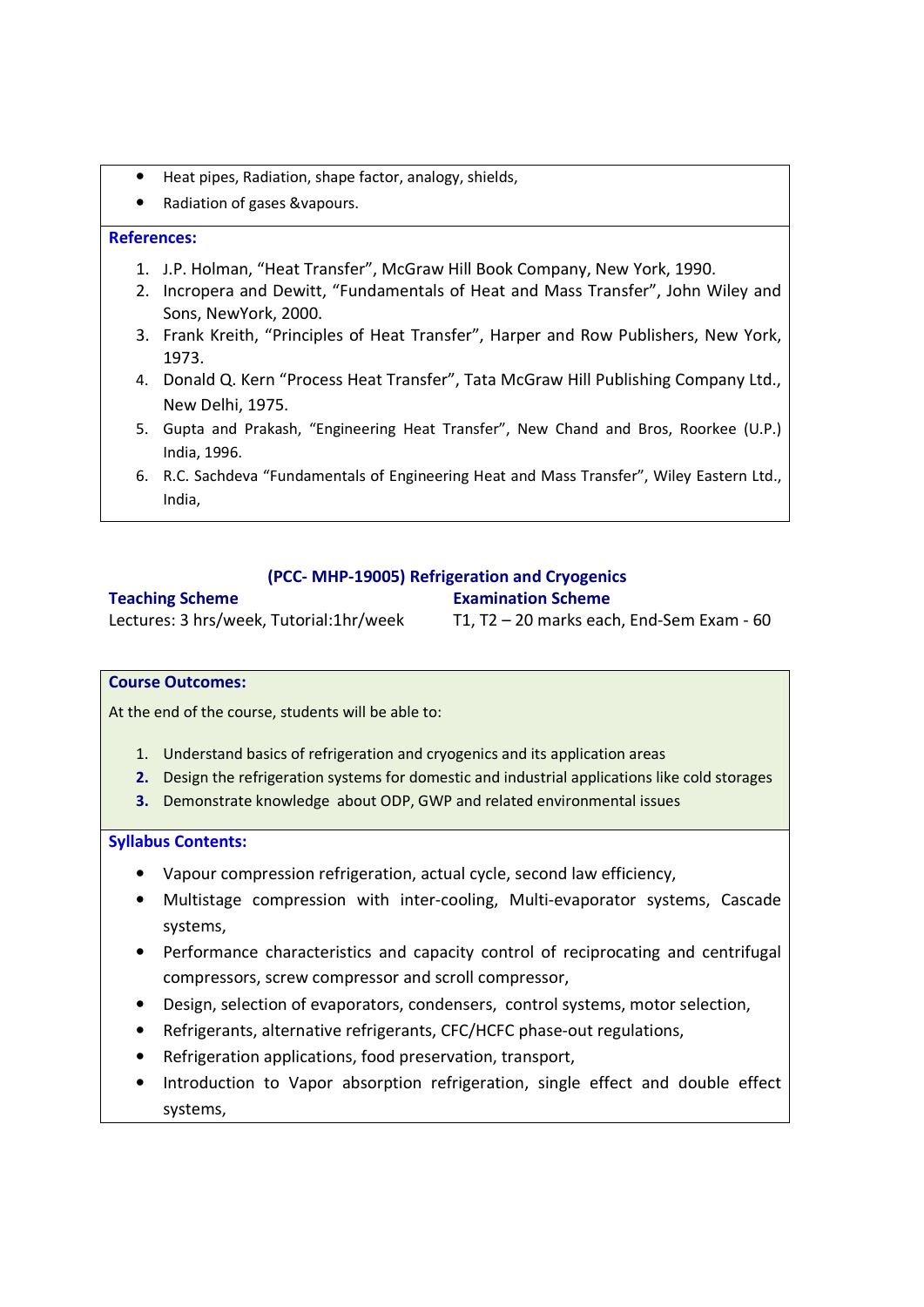• Gas liquefaction systems - Linde-Hampson, Linde dual pressure, Claude cycle.

# **References:**

- 1. R.J.Dossat, "Principles of Refrigeration", Pearson Education Asia, 2001.
- 2. C.P.Arora, "Refrigeration and Air-conditioning", Tata McGraw-Hill, 2000.
- 3. Stoecker & Jones, "Refrigeration and Air-conditioning", McGraw Hill Book Company, New York, 1982.
- 4. Jordan &Priester, "Refrigeration and Air-conditioning".
- 5. A.R.Trott, "Refrigeration and Air-conditioning", Butterworths, 2000.
- 6. J.L.Threlkeld, "Thermal Environmental Engineering", Prentice Hall, 1970.
- 7. R.Barron, "Cryogenic systems", McGraw–Hill Company, New Yourk, 1985.
- 8. G.G.Hasseldon. "Cryogenic Fundamentals", Academic Press.
- 9. Bailey, "Advanced Cryogenics", Plenum Press, London, 1971.
- 10. W.F.Stoecker, "Industrial Refrigeration Handbook", McGraw-Hill, 1998.
- 11. John A.Corinchock, "Technician's Guide to Refrigeration systems", McGrawHill.
- 12. P.C.Koelet, "Industrial Refrigeration: Principles, Design and Applications", Macmillan, 1992.
- 13. ASHRAE HANDBOOKS (i) Fundamentals (ii) Refrigeration.
- 14. Graham Walker, "Miniature Refrigerators for Cryogenic Sensors and Cold Electronics", Clarendon Press, 1989

# **(MHP-19006) Thermal Engineering Lab Practice-I**

## **Teaching Scheme**

Practical: 6 hrs/week,

**Examination Scheme**

T1, T2 – 20 marks each, End-Sem Exam - 60

### **Course Outcomes:**

At the end of the course, students will be able to:

- 1. Apply the fundamental understanding of fluid dynamic concepts to the practical problems
- **2.** Design the refrigeration systems for domestic and industrial applications like cold storages
- **3.** Carry out the temperature measurements for determination of heat transfer coefficients

### **Syllabus Contents:**

• Students are expected to carry out at least 6 practical assignments (Minimum two from courses on fluid dynamics, advanced heat transfer, and refrigeration and cryogenics

### **Interdisciplinary Open Course**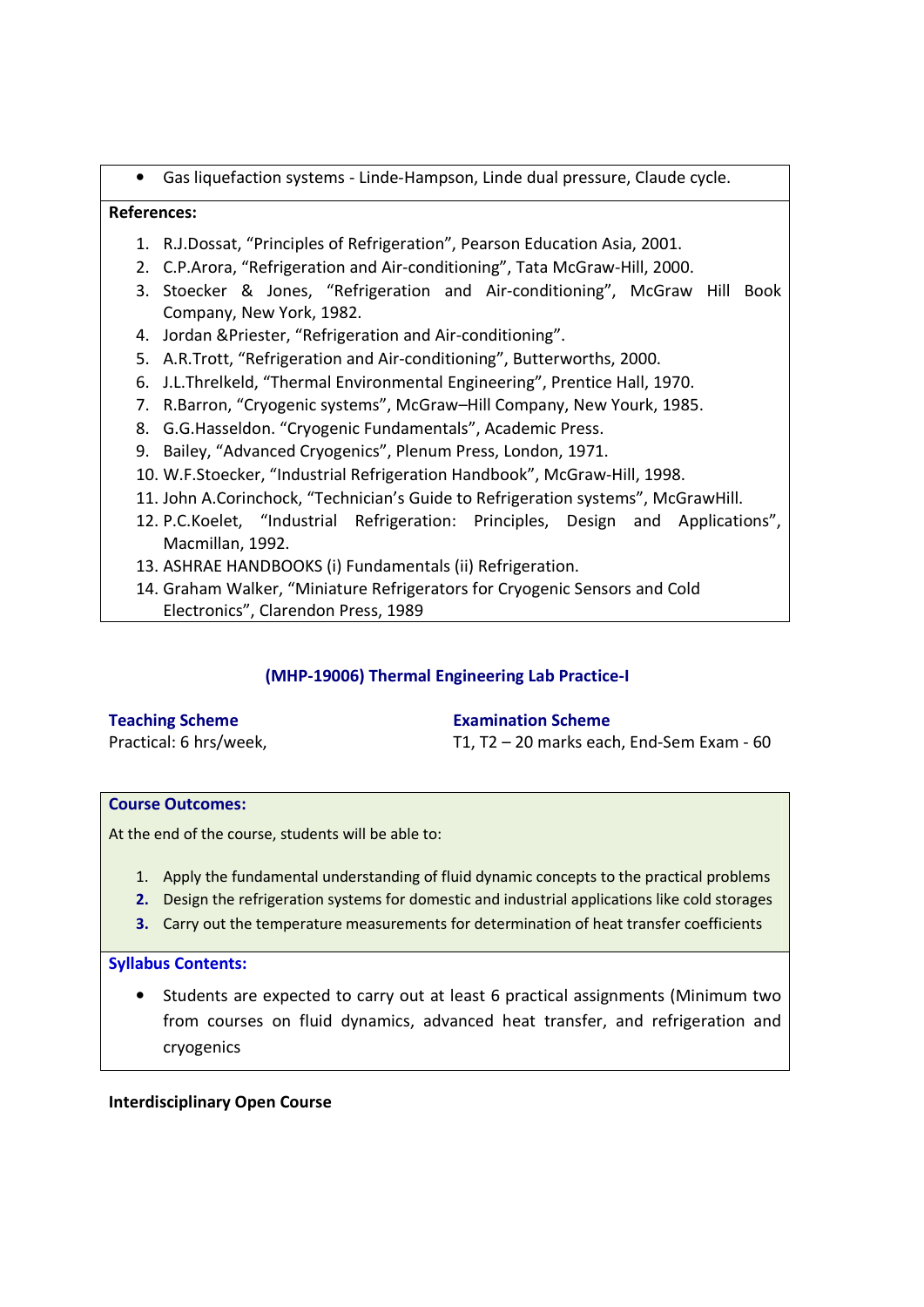# **(IOC-1)Mechanics of Composite Materials**

| <b>Teaching Scheme</b> | <b>Examination Scheme</b>                 |
|------------------------|-------------------------------------------|
| Lectures: 3 hrs/week   | T1, T2 - 20 marks each, End-Sem Exam - 60 |

#### **Course Outcomes:**

The student should be able to

- 1. Student will be able to understand the basic concepts and difference between composite materials with conventional materials.
- 2. Students will be able to understand role of constituent materials in defining the average properties and response of composite materials on macroscopic level.
- 3. Students will be able to apply knowledge for finding failure envelopes and stressstrain plots of laminates.
- 4. Students will be able to develop a clear understanding to utilize subject knowledge using computer programs to solve problems at structural level.

## **Syllabus Contents:**

### **Introduction**

Definition and characteristics, Overview of advantage and limitations of composite materials, Significance and objectives of composite materials, Science and technology, current status and future prospectus

### **Basic Concepts and Characteristics**

Structural performance of conventional material, Geometric and physical definition, Material response, Classification of composite materials, Scale of analysis; Micromechanics, Basic lamina properties, Constituent materials and properties, Properties of typical composite materials

### **Elastic Behavior of Unidirectional Lamina**

Stress-strain relations, Relation between mathematical and engineering constants, transformation of stress, strain and elastic parameters

### **Strength of Unidirectional Lamina**

Micromechanics of failure; failure mechanisms, Macromechanical strength parameters, Macromechanical failure theories, Applicability of various failure theories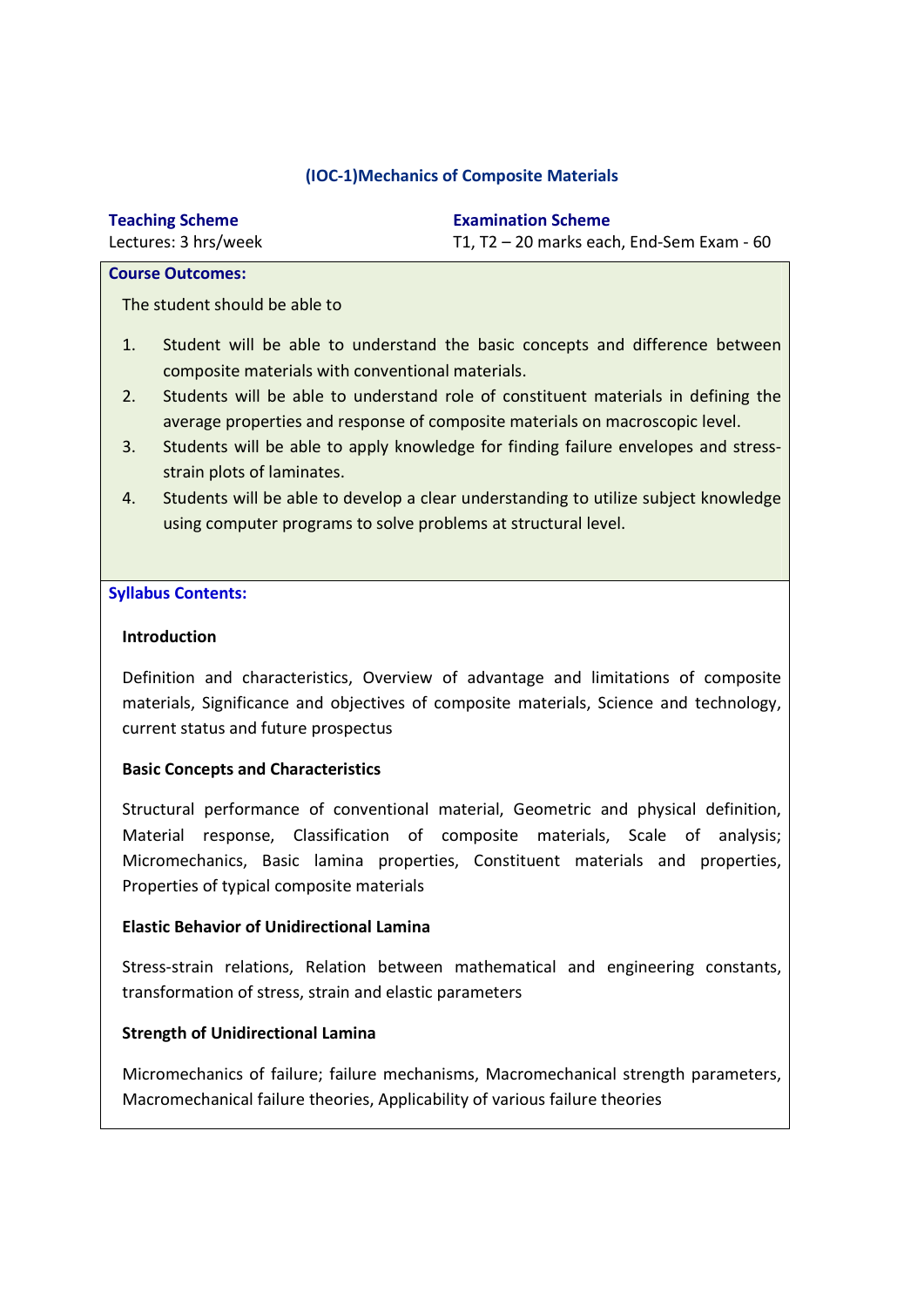## **Elastic Behavior of Laminate**

Basic assumptions, Strain-displacement relations, Stress-strain relation of layer within a laminate, Force and moment resultant, General load–deformation relations, Analysis of different types of laminates

# **Hygrothermal Effects**

Hygrothermal effects on mechanical behavior, Hygrothermal stress-strain relations, Hygro-thermoelastic stress analysis of laminates, Residual stresses, Warpage

# **Stress and Failure Analysis of Laminates**

Types of failures, Stress analysis and safety factors for first ply failure of symmetric laminates, Micromechanics of progressive failure; Progressive and ultimate laminate failure, Design methodology for structural composite materials

- 1. Isaac M. Daniels, Ori Ishai, "Engineering Mechaincs of Composite Materials", Oxford University Press, 1994.
- 2. Bhagwan D. Agarwal, Lawrence J. Broutman, "Analysis and Performance of fiber composites", John Wiley and Sons, Inc. 1990.
- 3. Mathews, F. L. and Rawlings, R. D., "Composite Materials: Engineering and Science", CRC Press, Boca Raton, 2003.
- 4. Madhujit Mukhopadhyay, "Mechanics of Composite Materials and Structures", University Press, 2004.
- 5. Mazumdar S. K., "Composaite Manufacturing Materials, Product and Processing Engineering", CRC Press, Boca Raton, 2002.
- 6. Robert M. Jones, "*Mechanics* of Composite Materials", Taylor and Francis, Inc., 1999.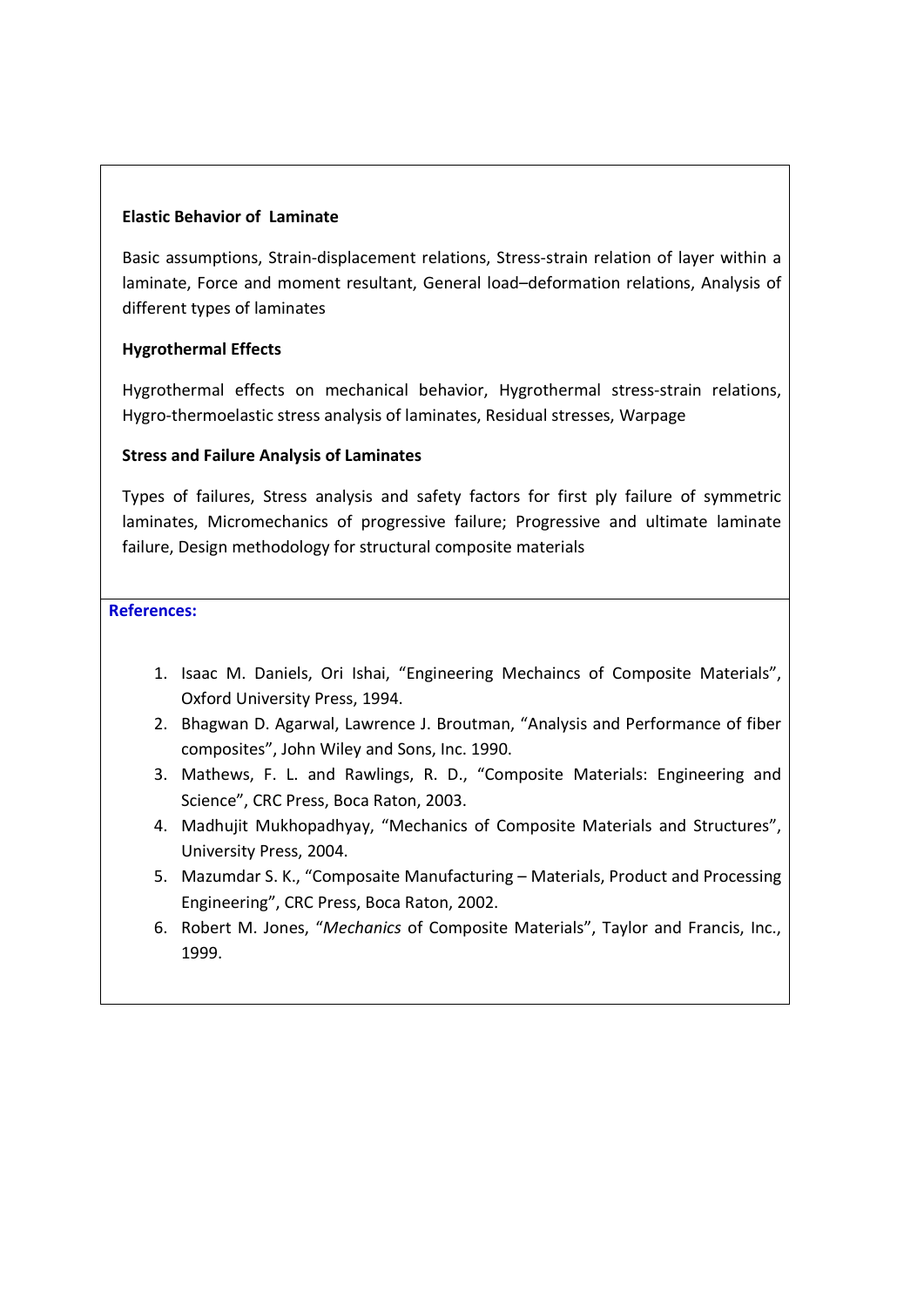## **(IOC-2) Finite Element Method**

**Teaching Scheme** Lectures: 3 hrs/week **Examination Scheme** T1, T2 – 20 marks each, End-Sem Exam - 60

## **Course Outcomes:**

At the end of the course:

- 1. The student will be able to classify a given problem on the basis of its dimensionality as 1-D, 2-D, or 3-D, time-dependence as Static or Dynamic, Linear or Non-linear.
- 2. The students will be able to develop system level matrix equations from a given mathematical model of a problem following the Galerkin weighted residual method or principle of stationary potential.
- 3. While demonstrating the process mentioned in 2 above, he will be able to identify the primary and secondary variables of the problem and choose correct nodal degrees of freedom and develop suitable shape functions for an element, implement Gauss-Legendre scheme of numerical integration to evaluate integrals at element level, and assemble the element level equations to get the system level matrix equations. He will also be able to substitute the essential boundary conditions correctly and obtain the solution to system level matrix equations to get the values of the field variable at the global nodes.
- 4. The student will be able to state three sources of errors in implementing FEM and suggest remedies to minimize the same for a given problem, viz. Modelling errors, Approximation errors, and numerical errors.
- 5. The student will be able to obtain consistent and lumped mass matrices for axial vibration of bars and transverse vibration of beams and obtain fundamental frequency of natural vibration using the methods mentioned in the curricula.
- 6. The students will be able use MATLAB for implementation of FEM to obtain elongations at nodes of a bar subjected to traction and concentrated loads and prescribed boundary conditions
- 7. The students will be able to use commercial software like ANSYS or ABAQUS for implementation of FEM to obtain stress concentration due to a small hole in a rectangular plate subjected to traction on edges and concentrated loads at points on the edges and prescribed boundary conditions.

**Syllabus Contents:** 

Introduction, Classification of problems – Dimensionality, time dependence, Boundary Value problems, Initial value problems, Linear/Non-linear, etc,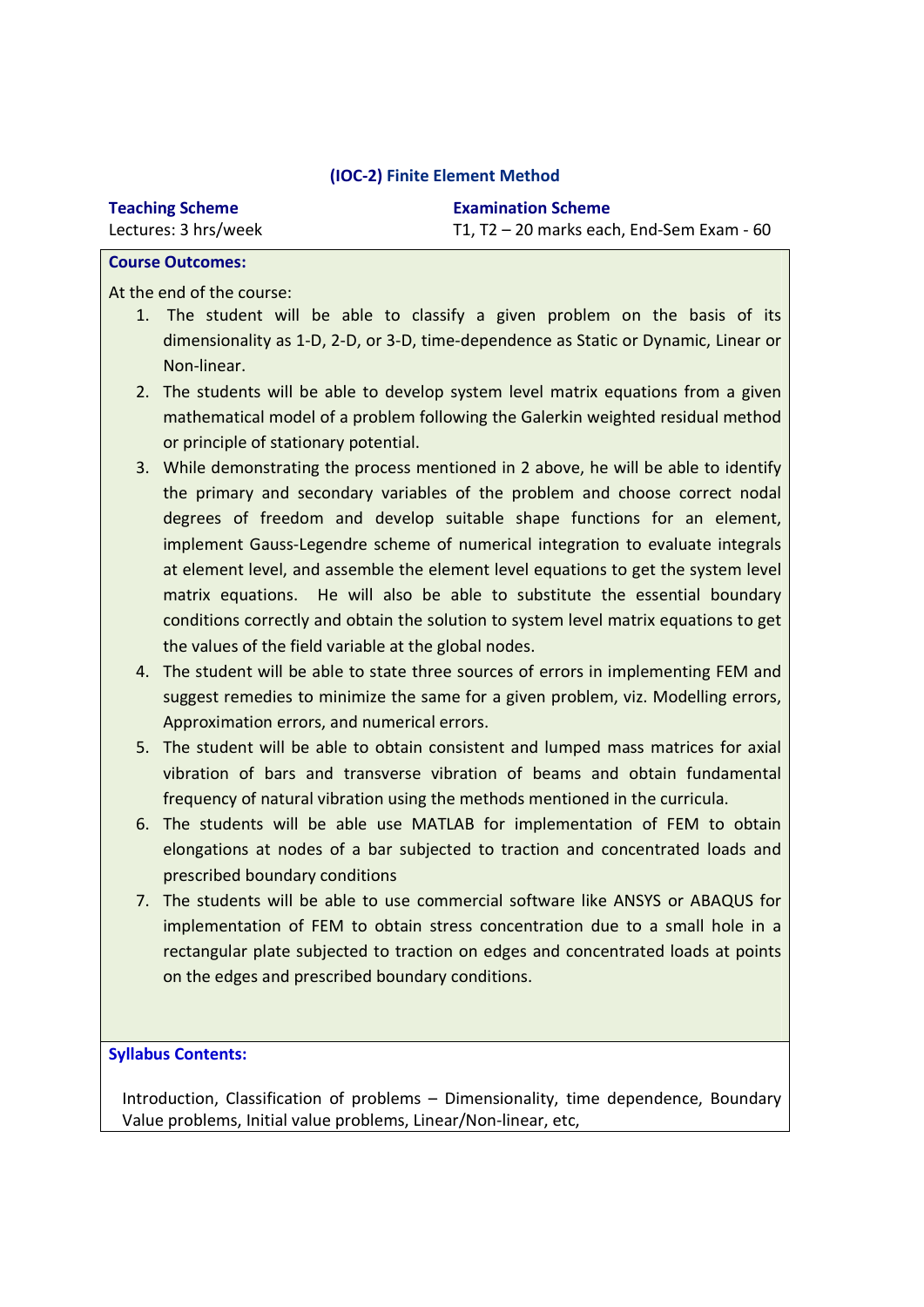Differential equation as the starting point for FEM, steps in finite element method, discretization, types of elements used, Shape functions,

Linear Elements, Local and Global coordinates, Coordinate transformation and Gauss-Legendre scheme of numerical integration, Nodal degrees of freedom,

Finite element formulation, variational, weighted residual and virtual work methods, 1-D and 2-D problems from Structural Mechanics – Bar and Beam problem,

Plane stress and plane strain problems, Axi-symmetric problems – Axi-symmetric forces and geometry, computer implementation, higher order elements, iso-parametric formulation,

Eigen-value problems, Natural axial vibration of bars and transverse vibration of beams, Methods to find eigen-values and eigen-vectors.

#### **References:**

- 1. Chandrupatla and Belegundu "Introduction to finite elements in Engineering", Prentice Hall of India Pvt. Ltd. New Delhi, 2001.
- 2. Logan Deryl L., "A First Course in Finite Element Method", Thomson Brook/Cole. 3<sup>rd</sup> ed. 2002
- 3. Cook R.D. "Concepts and applications of finite element analysis" Wiley, New York, 1981.
- 4. Reddy J N, "Finite element Method", Tata McGraw Hill publishing Co Ltd, New Delhi, Ed. 2, 2003
- 5. Bathe K.J., Cliffs, N.J. "Finite Element Procedures in Engineering Analysis", Englewood. Prentice Hall, 1981.

#### **Department Elective –II**

#### **(MHP(DE)-19002) Design of Solar and Wind System Examination Scheme**

**Teaching Scheme** Lectures: 3 hrs/week

T1, T2 – 20 marks each, End-Sem Exam - 60

#### **Course Outcomes:**

At the end of the course the students will be able to

- 1. Demonstrate significance of analysis of solar and wind sources and design technologies of their Utilization
- 2. Confidently estimate the potential of solar and wind resources through numerical assignments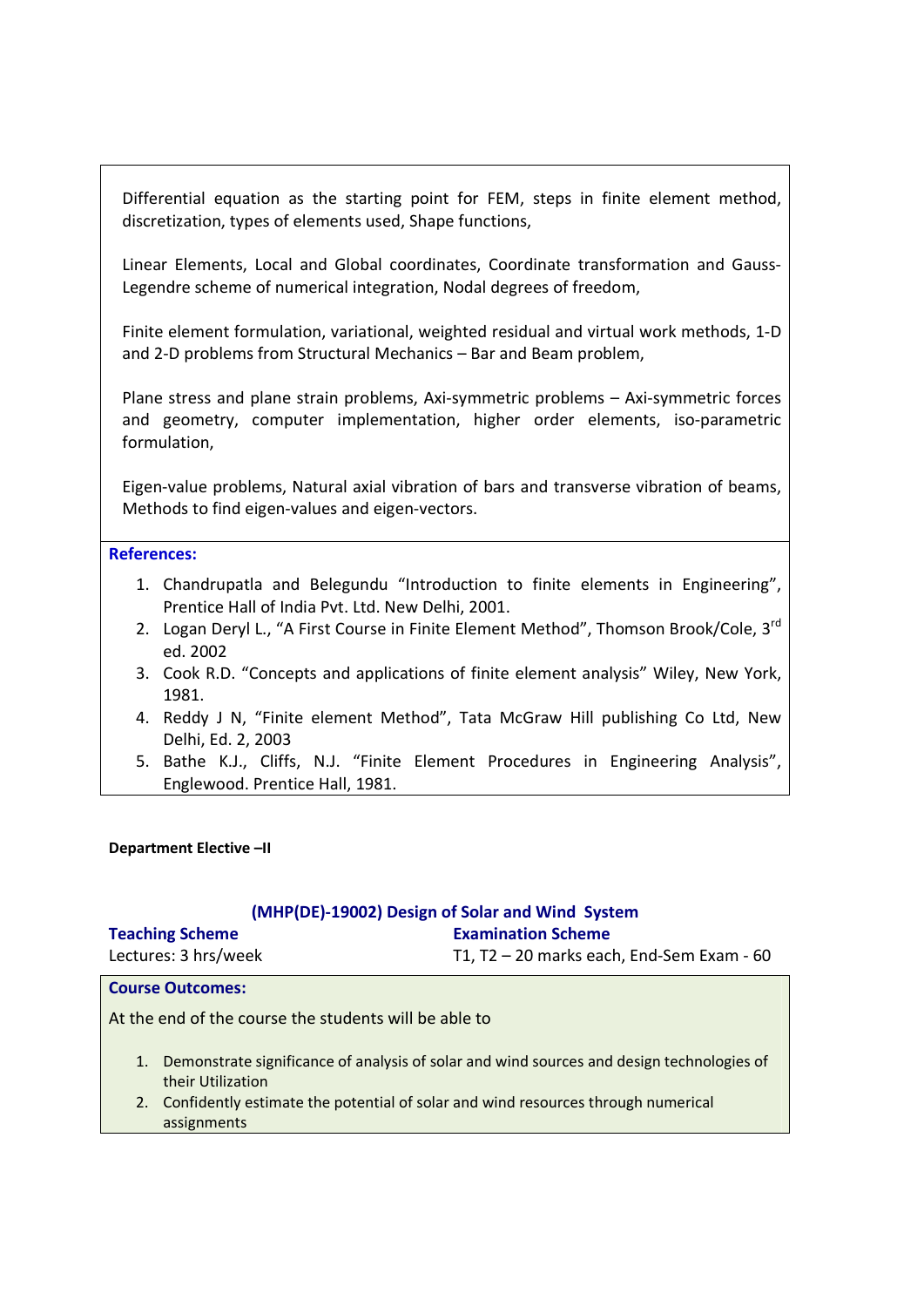- 3. Understand economics of Solar and Wind power plants
- 4. Expose themselves to conceptualize and design renewable energy appliances and equipment
- 5. Enable them to independently analyze, implement and asses the real life systems
- **6.** Develop a research insight about solar and wind energy technologies so as to motivate all concerned for enhanced deployment of renewable energy option

## **Syllabus Contents:**

**Introduction:** Solar radiation fundamentals, review of solar thermal applications and devices, Indian Standards for FPC, Characterization of Flat plate collectors, Design and Performance estimation of solar water and air heating systems, modern design and simulation methods, intelligence economic analysis of solar systems

**Medium and high temperature applications of Solar Thermal Energy –** Concentrating collectors, classification, types and suitability, tracking, Performance evaluation point of focusing, line focusing collectors, Industrial Process heating systems, Solar thermal power generation-technologies, Thermodynamic cycles, Storage issues and challenges in the commercialization.

**Solar Photovoltaic Conversion-** Review of Basics of Photovoltaic Technology, Fill Factor, Impact of Temperature and Shading on the performance of a PV modules, shading correction, MPPT, NOCT, Design of Standalone and grid connected Solar Photovoltaic arrays and systems, BOS

## **Wind power systems**

History and types of wind machines, Terminology,Dimensional analysis, Principles of Aerodynamics of wind turbine blade,Maximum rotor efficiency (Betz Limit), Power output from practical wind turbine generators, Concept of Load matching.

### **Wind Resource analysis**

.Average power in wind, Wind speed statistics, Wind speed distribution, Wind shear, Wind measurement instrumentation, Wind data analysis, tabulation, Wind resource estimation.

### **Wind turbine Generators, Control and hybrid systems**

Generators and control systems, On-grid and off grid wind power plants, sizing of wind based off grid systems, wind-PV hybrid, wind-diesel hybrid

- 1. KalogirouSoteris A. Solar energy Engineering Process and Systems, Academic Press Amsterdam, 9<sup>th</sup> Edition, 2009
- 2. Sukhtme, J. K. Nayak, Solar Energy Principles of Thermal Collection and Storage, Tata McGraw Hill
- 3. Duffie John A.and Beckman William A., Solar Engineering of Thermal Processes, John Wiley and Sons, Inc. Second Edition, 1991
- 4. Gilbert Masters, Renewable and Efficient Power Systems, Wiley Inter-science, John Wiley and Sons. Inc. ,2004
- 5. Tiwari G. N. and Ghosal M. K. Fundamentals of Renewable Energy Sources, by, Narosa Publishing House
- 6. V.V. N. Kishore, Editor, Renewable Energy Engineering and Technology, A knowledge Compendium, The Energy and Resources Institute, New Delhi, 2008
- 7. G. L. Johnson, Wind Energy Systems, Prentice Hall, New York, 1985.
- 8. S. N. Bhadra, D. Kastha, Soumitro Banerjee, Wind Electrical Systems, Oxford University Press, USA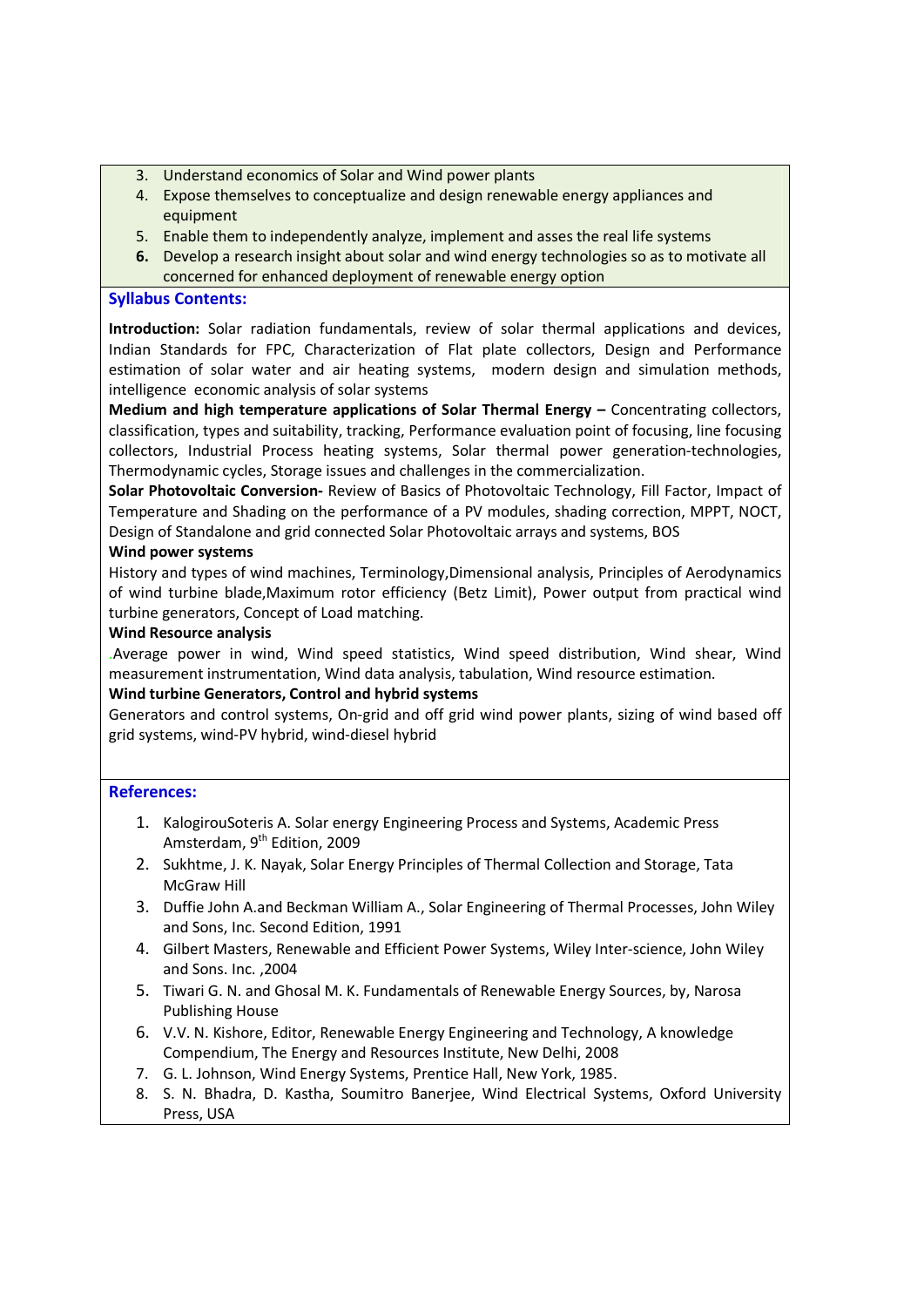9. S. Mathew, Wind Energy : Fundamentals, Resource Analysis and Economics, Springer-Verlag Berlin Heidelberg

# **(MHP(DE)-19003) Design of Thermal Systems**

## **Teaching Scheme**

Lectures: 3 hrs/week

## **Examination Scheme**

T1, T2 – 20 marks each, End-Sem Exam - 60

## **Course Outcomes:**

## At the end of the course the students will be able to

- 1. Understand the basic principles of thermal design
- 2. Apply the basic modeling knowledge about subjects of applied thermodynamics and heat transfer to the devices such as heat exchangers, evaporators, condensers, boilers, condensation of binary mixtures and turbo machinery
- 3. Construct the simulation of thermal systems
- 4. Understand the basic of optimum system design

### **Syllabus Contents:**

- 1. Fundamentals of engineering design. Economic analysis. Equation fitting. Solution of linear and nonlinear equation sets. Cost analysis.
- 2. Fundamentals of design, and selection of thermal equipment and processes such as heat exchangers, evaporators, condensers, boilers, binary mixtures and turbo machinery.
- 3. Mathematical modeling of thermal equipment.
- 4. Simulation of thermal systems.
- 5. Fundamentals of optimum system design. Optimization methods and optimization of thermal systems.

### **References:**

1. Stoker W. F., Design of Thermal Systems, McGraw Hill

### **Department Elective –III**

## **(MHP(DE)-19004) Micro-fluidics**

| <b>Teaching Scheme</b> | <b>Examination Scheme</b>                   |
|------------------------|---------------------------------------------|
| Lectures: 3 hrs/week   | T1, $T2 - 20$ marks each, End-Sem Exam - 60 |

#### **Course Outcomes:**

At the end of the course students will be able to:

1. Understand the fundamentals of the physics of flows at micro-levelin terms of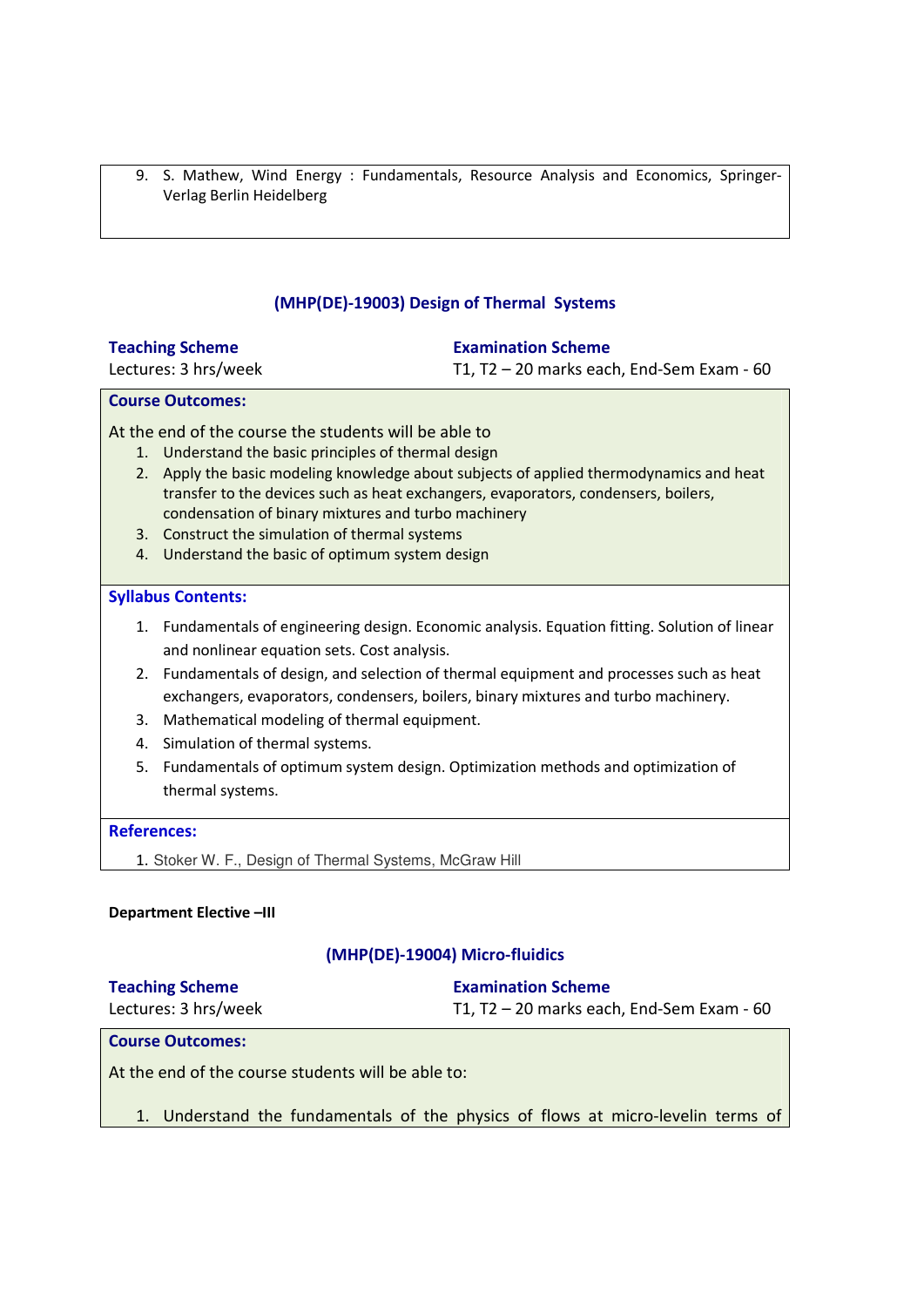Knudsen number

- 2. Mathematically model the micro scale flow including boundary conditions
- 3. Solve the flow problems in case of capillary flow
- 4. Explain and apply fundamentals of electrokinetics to the flow problems

## **Syllabus Contents:**

## **Introduction:**

Origin, Definition, Benefits, Challenges, Commercial activities, Physics of miniaturization, Scaling laws.

## **Micro-scale fluid mechanics:**

Intermolecular forces, States of matter, Continuum assumption, Governing equations, Constitutive relations. Gas and liquid flows, Boundary conditions, Slip theory, Transition to turbulence, Low Re flows,Entrance effects. Exact solutions, Couetteflow, Poiseuille flow, Stokes drag on a sphere, Time-dependent flows, Two-phase flows, Thermal transfer in microchannels.

## **Capillary flows:**

Surface tension and interfacial energy,Young-Laplace equation, Contact angle, Capillary length and capillary rise, Interfacial boundary conditions, Marangoni effect.

## **Electrokinetics:**

Electrohydrodynamics fundamentals. Electro-osmosis, Debye layer, Thin ED Llimit, Ideal electroosmotic flow, Ideal EOF with back pressure, Cascade electroosmotic micropump, EOF of power-law fluids. Electrophoresis of particles, Electrophoretic mobility, Electrophoretic velocity dependence on particle size. Dielectrophoresis, Induced polarization and DEP ,Point dipole in a dielectric fluid, DEP force on a dielectric sphere, DEP particle trapping, AC DEP force on a dielectric sphere. Electro-capillary effects, Continuous electro-wetting, Direct electro-wetting, Electro-wetting on dielectric.

## **Microfluidics components:**

Micropumps, Check-valve pumps,Valve-less pumps,Peristaltic pumps, Rotary pumps, Centrifugal pumps, Ultrasonic pump, EHD pump, MHD pumps. Microvalves,Pneumatic valves, Thermopneumaticvalves, Thermomechanical valves, Piezoelectricvalves, Electrostaticvalves, Electromagnetic valves, Capillary force valves. Microflow sensors, Differential pressure flow sensors, Drag force flow sensors, Lift force flow sensors, Coriolis flow sensors, Thermal flow sensors. Micromixers, Physics of mixing, Pe-Re diagram of micromixers, Parallel lamination, Sequential lamination, Taylor-Aris dispersion. Droplet generators, Kinetics of a droplet, Dynamics of a droplet, In-channel dispensers, T-junction and Cross-junction, Droplet formation, breakup and transport. Microparticle separator, principles of separation and sorting of microparticles, design and applications. Microreactors, Design considerations, Liquid-phase reactors, PCR, Design consideration for PCR reactors.

## **Few applications of microfluidics**:

Drug delivery, Diagnostics,Bio-sensing.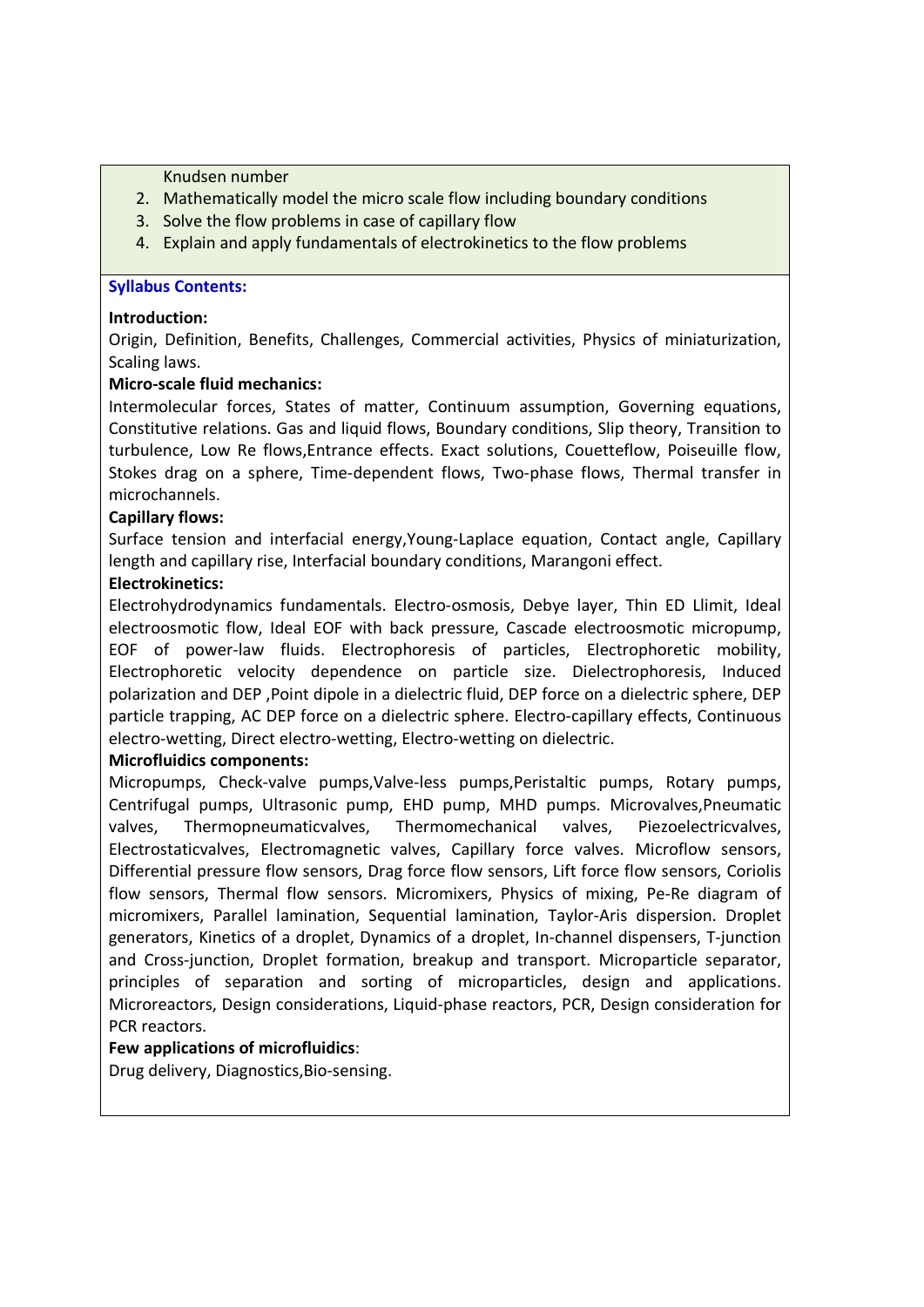### **References:**

- 1. Nguyen, N. T., Werely,S. T., Fundamentals and applications of Microfluidics,Artech house Inc., 2002.
- 2. Bruus, H., Theoretical Microfluidics, Oxford University Press Inc., 2008.
- 3. Madou, M. J., Fundamentals of Microfabrication, CRC press, 2002.
- 4. Tabeling,P., Introduction to microfluidics, Oxford University Press Inc., 2005.
- 5. Kirby,B.J., Micro- and Nanoscale Fluid Mechanics: Transport in Microfluidic Devices, Cambridge University Press, 2010.
- 6. Colin,S., Microfluidics, John Wiley & Sons, 2009.

## **(MHP(DE)-19006) Air conditioning system Design**

| <b>Teaching Scheme</b> | <b>Examination Scheme</b>                   |
|------------------------|---------------------------------------------|
| Lectures: 3 hrs/week   | T1, $T2 - 20$ marks each, End-Sem Exam - 60 |

#### **Course Outcomes:**

At the end of the course students will be able to:

- 1. Understand construction and design features Air-conditioning system.
- 2. Apply psychrometry for the practical applications.
- 3. Design Air conditioning systems.
- 4. Design seasonal energy efficient systems
- 5. Design Air conditioning ducts.

### **Syllabus Contents:**

- Air conditioning systems,
- Various air-conditioning processes,
- Enthalpy deviation curve, Psychrometry , SHF, dehumidified air quantity, human comfort, indoor air quality,
- Design conditions and load calculations, air distribution, pressure drop, duct design, fans &, blowers,
- Cooling load estimation for residential and industry applications, designing the AC systems, selection of components, design of ducts.
- Performance & selection, noise control.

- 1. ASHRAE Handbook.
- 2. "Handbook of air-conditioning system design", Carrier Incorporation, McGraw Hill Book Co., U.S.A, 1965.
- 3. "Refrigeration and air-conditioning", ARI, Prentice Hall, New Delhi, 1993.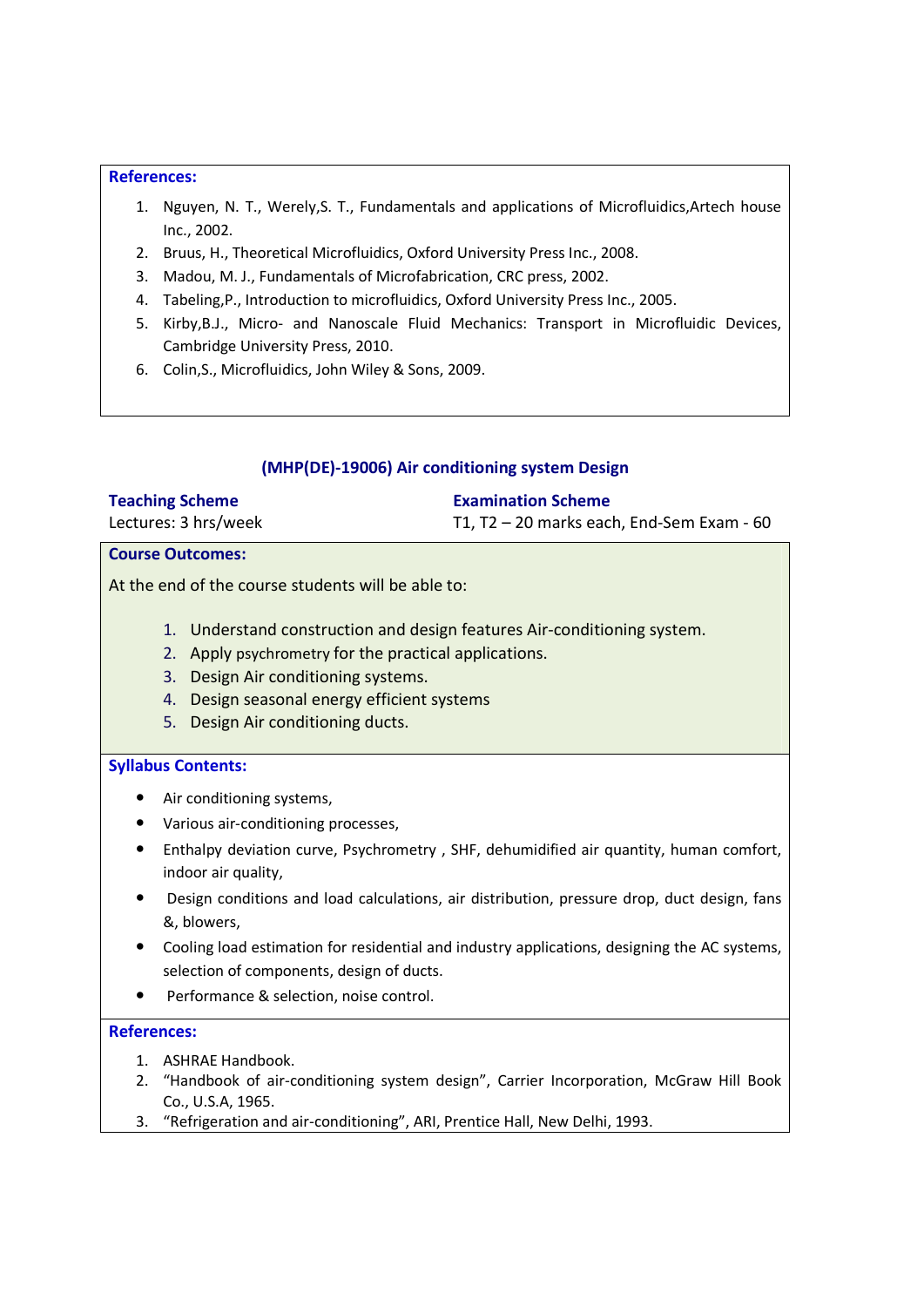- 4. Norman C. Harris, "Modern Air Conditioning", New York, McGraw-Hill,1974.
- 5. Jones W.P., "Air Conditioning Engineering", Edward Arnold Publishers Ltd., London, 1984.
- 6. Hainer R.W., "Control Systems for Heating, Ventilation and Air-Conditioning", Van Nostrand
- 7. Reinhold Co., New York, 1984. 7. Arora C.P., "Refrigeration & Air Conditioning", Tata Mc Graw Hill, 1985.
- 8. Manohar Prasad, "Refrigeration & Air Conditioning", New Age Publishers.
- 9. Stoecker, "Refrigeration & Air Conditioning", Mc Graw Hill, 1992.
- 10. Stoecker, "Design of Thermal Systems", Mc Graw Hill, 1992.

|                             | (ML-19013) Research Methodology and Intellectual Property Rights |
|-----------------------------|------------------------------------------------------------------|
| <b>Teaching Scheme</b>      | <b>Examination Scheme</b>                                        |
| <b>Lectures: 2hr / week</b> | <b>Continuous evaluation</b>                                     |
|                             | <b>Assignments/Presentation/Quiz/Test)</b>                       |

#### **Course Outcomes:**

#### **Student will be able to**

- 1. Understand research problem formulation and approaches of investigation of solutions for research problems
- 2. Learn ethical practices to be followed in research and apply research methodology in case studies and acquire skills required for presentation of research outcomes
- 3. Discover how IPR is regarded as a source of national wealth and mark of an economic leadership in context of global market scenario
- 4. Summarize that it is an incentive for further research work and investment in R & D, leading to creation of new and better products and generation of economic and social benefits

#### **Syllabus Contents:**

#### **Unit 1: Fundamentals of Communication <b>by the Communication [5 Hrs]**

Meaning of research problem, Sources of research problem, Criteria Characteristics of a good research problem, Errors in selecting a research problem, Scope and objectives of research problem.

Approaches of investigation of solutions for research problem, data collection, analysis, interpretation, necessary instrumentations.

#### **Unit 2: Aural-Oral Communication [5 Hrs]**

Effective literature studies approaches, analysis

Use Design of Experiments /Taguchi Method to plan a set of experiments or simulations or build prototype

Analyze your results and draw conclusions or Build Prototype, Test and Redesign

#### **Unit 3: Reading and Writing <b>and Exercise 2. Constant Constant Constant Constant Constant Constant Constant Constant Constant Constant Constant Constant Constant Constant Constant Constant Constant Constant Constant Con**

Plagiarism, Research ethics

Effective technical writing, how to write report, Paper.

Developing a Research Proposal, Format of research proposal, a presentation and assessment by a review committee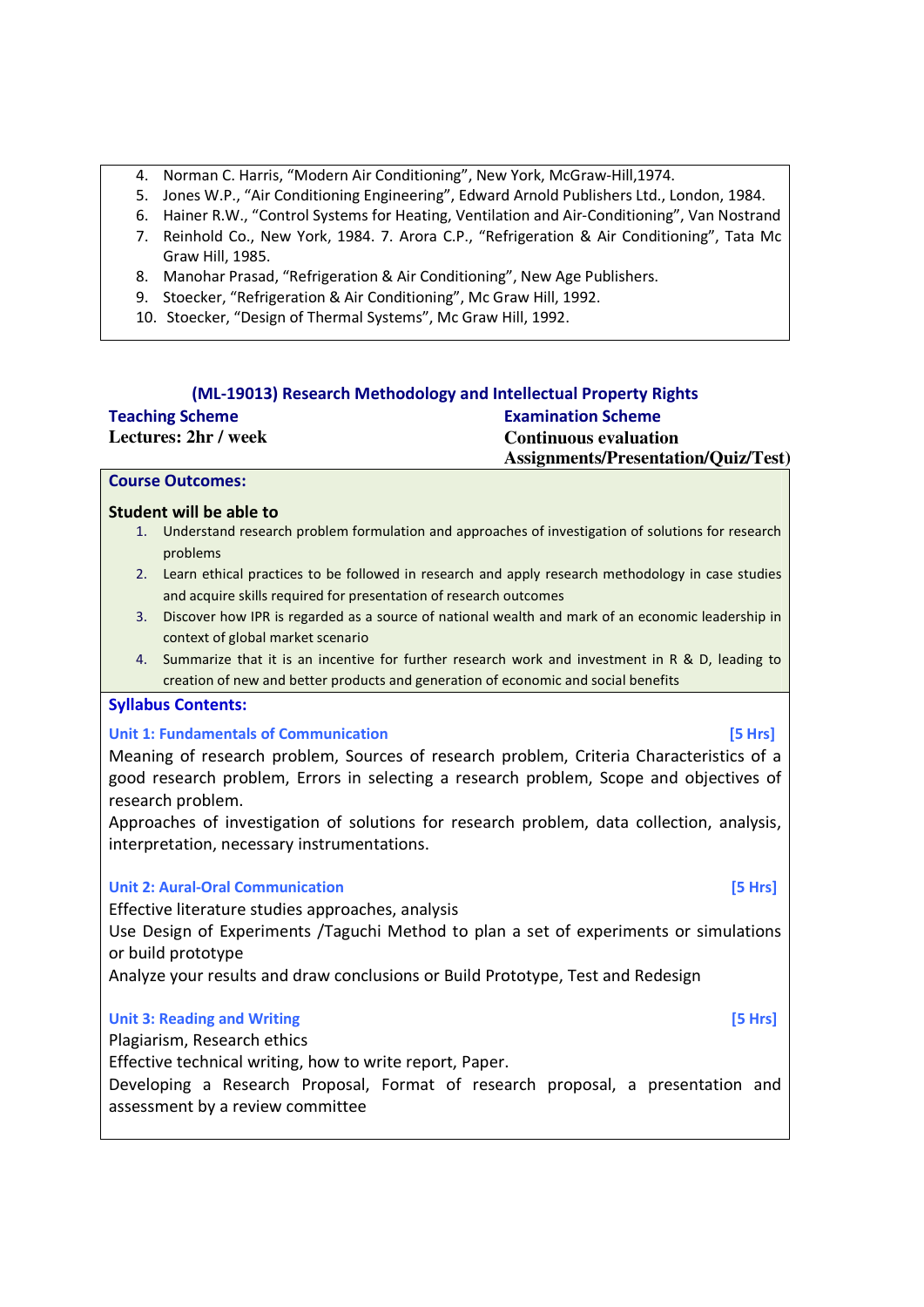#### **Unit 4 : [4Hrs]**

Introduction to the concepts Property and Intellectual Property, Nature and Importance of Intellectual Property Rights, Objectives and Importance of understanding Intellectual Property Rights

# **Unit 5 : [7Hrs]**

Understanding the types of Intellectual Property Rights: -Patents-Indian Patent Office and its Administration, Administration of Patent System – Patenting under Indian Patent Act , Patent Rights and its Scope, Licensing and transfer of technology, Patent information and database. Provisional and Non Provisional Patent Application and Specification, Plant Patenting, Idea Patenting,

Integrated Circuits, Industrial Designs, Trademarks (Registered and unregistered trademarks), Copyrights, Traditional Knowledge, Geographical Indications, Trade Secrets, Case Studies

## **Unit 6: [4Hrs]**

New Developments in IPR, Process of Patenting and Development: technological research, innovation, patenting, development,

International Scenario: WIPO, TRIPs, Patenting under PCT

- 1. Aswani Kumar Bansal : Law of Trademarks in India
- 2. B L Wadehra : Law Relating to Patents, Trademarks, Copyright,
	- a. Designs and Geographical Indications.
- 3. G.V.G Krishnamurthy : The Law of Trademarks, Copyright, Patents and
	- a. Design.
- 4. Satyawrat Ponkse: The Management of Intellectual Property.
- 5. S K Roy Chaudhary & H K Saharay : The Law of Trademarks, Copyright, Patents
- 6. Intellectual Property Rights under WTO by T. Ramappa, S. Chand.
- 7. Manual of Patent Office Practice and Procedure
- 8. WIPO : WIPO Guide To Using Patent Information
- 9. Resisting Intellectual Property by Halbert ,Taylor & Francis
- 10. Industrial Design by Mayall, Mc Graw Hill
- 11. Product Design by Niebel, Mc Graw Hill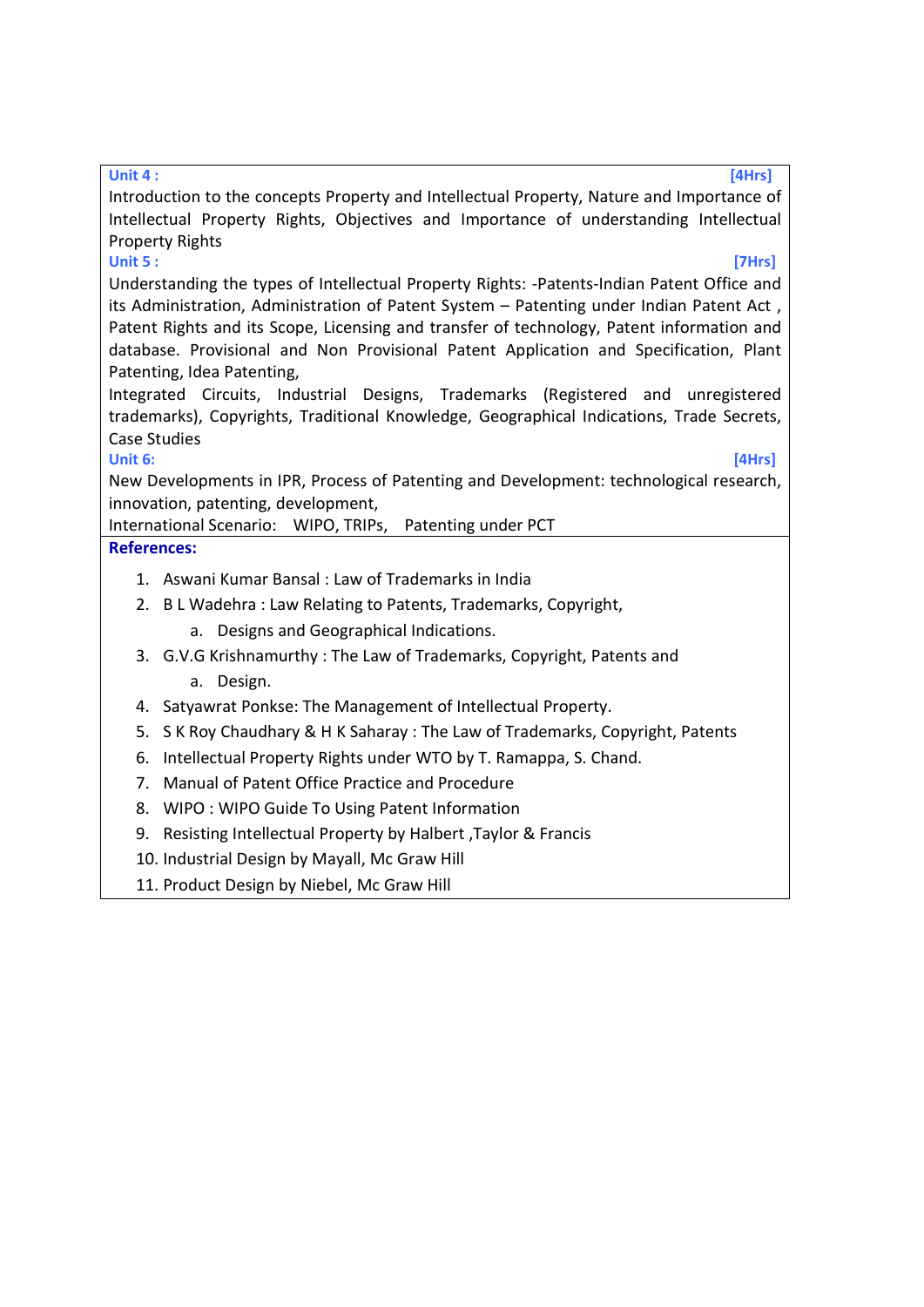# **(ML-19014) Effective Communication Skills**

| <b>Teaching Scheme</b>                                                                                         | <b>Examination Scheme</b>                                                                  |
|----------------------------------------------------------------------------------------------------------------|--------------------------------------------------------------------------------------------|
| Lectures: 1hr / week                                                                                           | <b>100Marks: 4 Assignments</b>                                                             |
|                                                                                                                | $(25M$ each)                                                                               |
| <b>Course Outcomes:</b>                                                                                        |                                                                                            |
| <b>Student will be able to</b>                                                                                 |                                                                                            |
| Produce effective dialogue for business related situations<br>1.                                               |                                                                                            |
| 2.                                                                                                             | Use listening, speaking, reading and writing skills for communication purposes and attempt |
| tasks by using functional grammar and vocabulary effectively                                                   |                                                                                            |
| Analyze critically different concepts / principles of communication skills<br>3.                               |                                                                                            |
| Demonstrate productive skills and have a knack for structured conversations<br>4.                              |                                                                                            |
| Appreciate, analyze, evaluate business reports and research papers<br>5.                                       |                                                                                            |
| <b>Syllabus Contents:</b>                                                                                      |                                                                                            |
| <b>Unit 1: Fundamentals of Communication</b>                                                                   |                                                                                            |
| 7 Cs of communication, common errors in English, enriching vocabulary, styles and registers                    | [4 Hrs]                                                                                    |
|                                                                                                                |                                                                                            |
| <b>Unit 2: Aural-Oral Communication</b>                                                                        | [4 Hrs]                                                                                    |
| The art of listening, stress and intonation, group discussion, oral presentation skills                        |                                                                                            |
|                                                                                                                |                                                                                            |
| <b>Unit 3: Reading and Writing</b>                                                                             | [4 Hrs]                                                                                    |
| Types of reading, effective writing, business correspondence, interpretation of technical reports and research |                                                                                            |
| papers                                                                                                         |                                                                                            |
| <b>References:</b>                                                                                             |                                                                                            |
|                                                                                                                |                                                                                            |
| 1. Raman Sharma, "Technical Communication", Oxford University Press.                                           |                                                                                            |
| 2.                                                                                                             | Raymond Murphy "Essential English Grammar" (Elementary & Intermediate)                     |
| <b>Cambridge University Press.</b>                                                                             |                                                                                            |
| 3. Mark Hancock "English Pronunciation in Use" Cambridge University Press.                                     |                                                                                            |
| 4.                                                                                                             | Shirley Taylor, "Model Business Letters, Emails and Other Business Documents"              |
| (seventh edition), Prentise Hall                                                                               |                                                                                            |
|                                                                                                                | 5. Thomas Huckin, Leslie Olsen "Technical writing and Professional Communications          |
| for Non-native speakers of English", McGraw Hill.                                                              |                                                                                            |
|                                                                                                                |                                                                                            |

## **Liberal Learning Course**

## **(PCC- MHP-19008) Computational Fluid Dynamics Examination Scheme**

| <b>Teaching Scheme</b>                   |
|------------------------------------------|
| Lectures: 3 hrs/week, Tutorial :1hr/week |

T1, T2 – 20 marks each, End-Sem Exam - 60

## **Course Outcomes:**

At the end of the course the students will be able to

**1.** Understand and modify the governing equations of fluid flow and heat transfer as per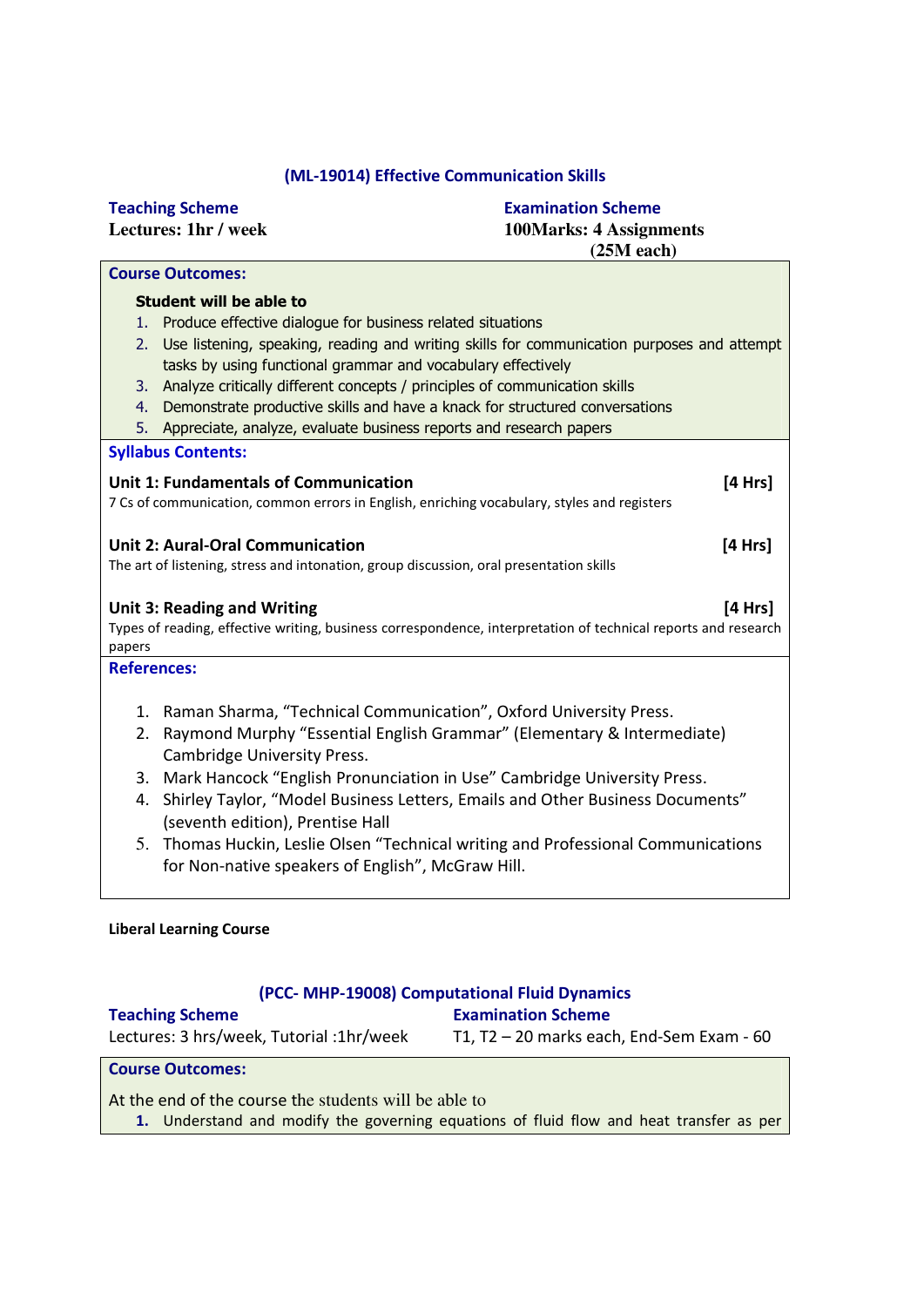problem statement

- **2.** Descretize the governing equations using finite volume method
- **3.** Apply the boundary conditions in discretized form
- **4.** Numerically solve the conduction, convection, momentum and energy equation
- **5.** Carry out the post processing of the results to determine engineering parameters

### **Syllabus Contents:**

- **Introduction to CFD:** Computational approach to Fluid Dynamics and its comparison with experimental and analytical methods, Basics of PDE: Elliptic, Parabolic and Hyperbolic Equations.
- **Governing Equations:** Review of Navier-Stokes Equation and simplified forms, Solution Methodology: FDM and FVM with special emphasis on FVM, Stability, Convergence and Accuracy.
- **Finite Volume Method:** Domain discretization, types of mesh and quality of mesh, SIMPLE, pressure velocity coupling, Checkerboard pressure field and staggered grid approach
- **Geometry Modeling and Grid Generation:** Practical aspects of computational modeling of flow domains, Grid Generation, Types of mesh and selection criteria, Mesh quality, Key parameters and their importance
- **Methodology of CFDHT:** Objectives and importance of CFDHT, CFDHT for Diffusion Equation, Convection Equation and Convection-Diffusion Equation
- **Solution of N-S Equations for Incompressible Flows:** Semi-Explicit and Semi-Implicit Algorithms for Staggered Grid System and Non Staggered Grid System of N-S Equations for Incompressible Flows

- 1. Atul Sharma, Introduction to Computational Fluid Dynamics: Development, Application and Analysis, John Wiely and Sons Ltd, 2017
- 2. Computational Fluid Dynamics, The Basic with applications by John A. Anderson, Jr., McGraw Hill International editions, Mechanical Engineering series.
- 3. Numerical Methods in Fluid Flow & Heat Transfer by Dr. SuhasPatankar.
- 4. An Introduction to Computational Fluid Flow (Finite Volume Method), by H.K. Versteeg, W.Malalasekera, Printice Hall
- 5. Computational Methods for Fluid Dynamics by Ferziger and Peric, Springer Publication.
- 6. An Introduction to Computational Fluid Mechanics by Chuen-Yen Chow, Wiley Publication.
- 7. Computational Fluid Flow & Heat Transfer by Murlidhar and Sundarrajan, Narosa Publication.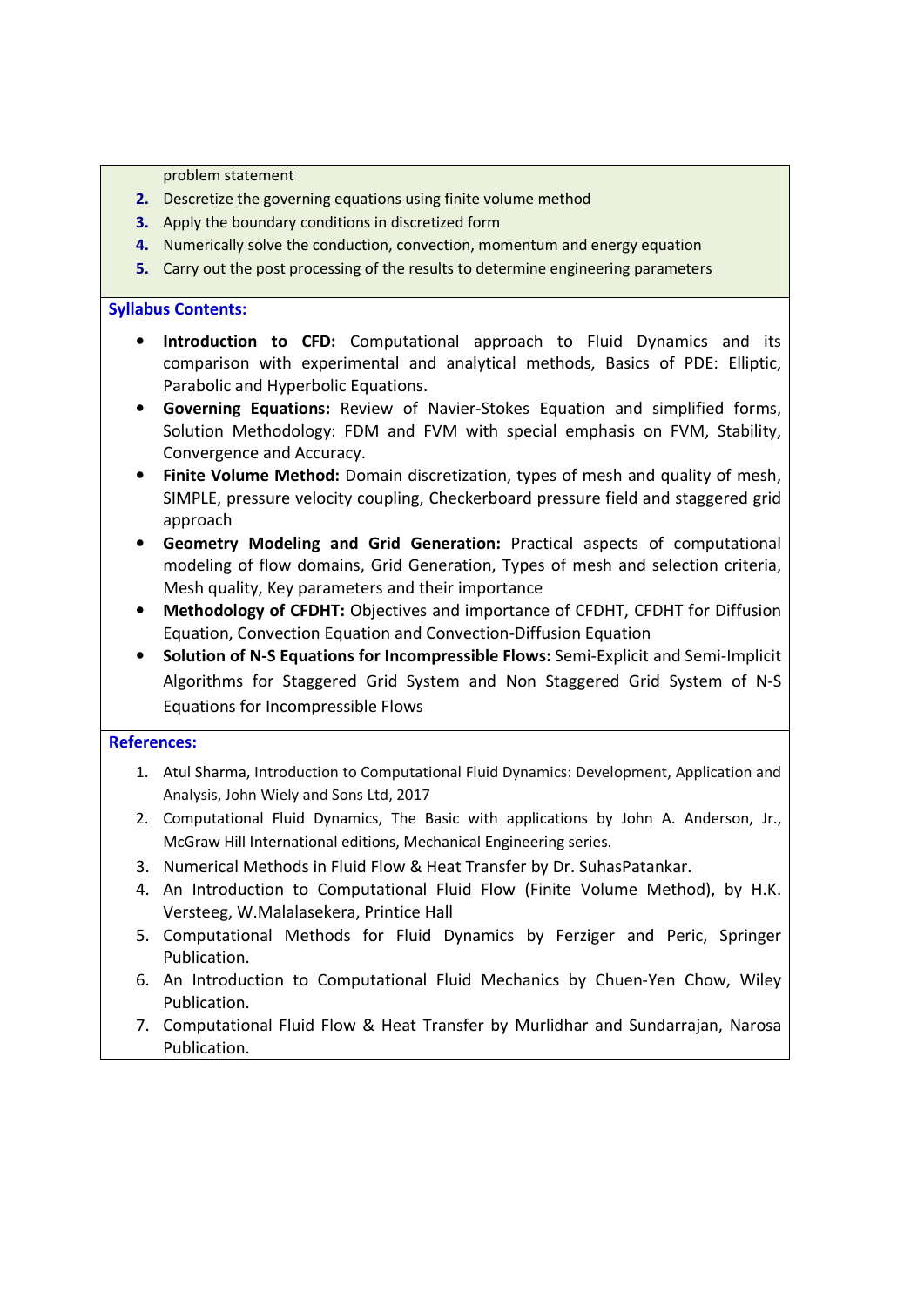## **(PCC- MHP-19009) Heat Exchanger Design**

# **Teaching Scheme**

Lectures: 3 hrs/week

**Examination Scheme**

T1, T2 – 20 marks each, End-Sem Exam - 60

## **Course Outcomes:**

At the end of the course the students will be able to:

- 1. select the appropriate heat exchanger
- 2. estimate fouling rates according to design conditions
- 3. perform sizing and rating of heat exchangers for complicated designs
- 4. design, analyze and evaluate heat exchangers and use of commercial software
- 5. perform optimum design of heat exchangers

## **Syllabus Contents:**

Heat Exchangers – Classification according to transfer process, flow arrangement, number of fluids, surface compactness, and construction features. Tubular heat exchanger, plate type heat exchangers, extended surface heat exchangers, heat pipe, Regenerators.

Heat exchanger design methodology, assumption for heat transfer analysis, problem formulation,ϵ-NTU method, P-NTU method, Mean temperature difference method.

Fouling of heat exchanger, effects of fouling, categories of fouling, fundamental processes offouling, determination of fouling resistance and consequences of fouling on performance of heat exchangers.

Double Pipe Heat Exchangers: Thermal and Hydraulic design of inner tube, Thermal andhydraulic analysis of Annulus, Pressure drop analysis

Compact Heat Exchangers: Thermal and Hydraulic design of compact heat exchanger

Shell and Tube heat exchangers – Tinker's, Kern's, and Bell Delaware's methods, for thermaland hydraulic design of Shell and Tube heat exchanger

Mechanical Design of Heat Exchangers – design standards and codes, key terms in heatexchanger design, and thickness calculation for major components such as tube sheet, shell,tubes etc.

Optimum design of Heat Exchanger- Heat transfer equipment cost, relative cost, optimum design and optimization procedure

- 1. Ramesh K. Shah and Dusan P. Sekulic, "Fundamentals of Heat Exchanger Design" John Wiley & sons Inc., 2003.
- 2. D.C. Kern, "Process Heat Transfer", McGraw Hill, 1950.
- 3. SadikKakac and Hongton Liu, "Heat Exchangers: Selection, Rating and Thermal Design" CRC Press, 1998.
- 4. A .P. Frass and M.N. Ozisik, "Heat Exchanger Design", McGraw Hill, 1984
- 5. Afgan N. and Schlinder E.V. "Heat Exchanger Design and Theory Source Book".
- 6. T. Kuppan, "Hand Book of Heat Exchanger Design".
- 7. "T.E.M.A. Standard", New York, 1999.
- 8. G. Walkers, "Industrial Heat Exchangers-A Basic Guide", McGraw Hill, 1982.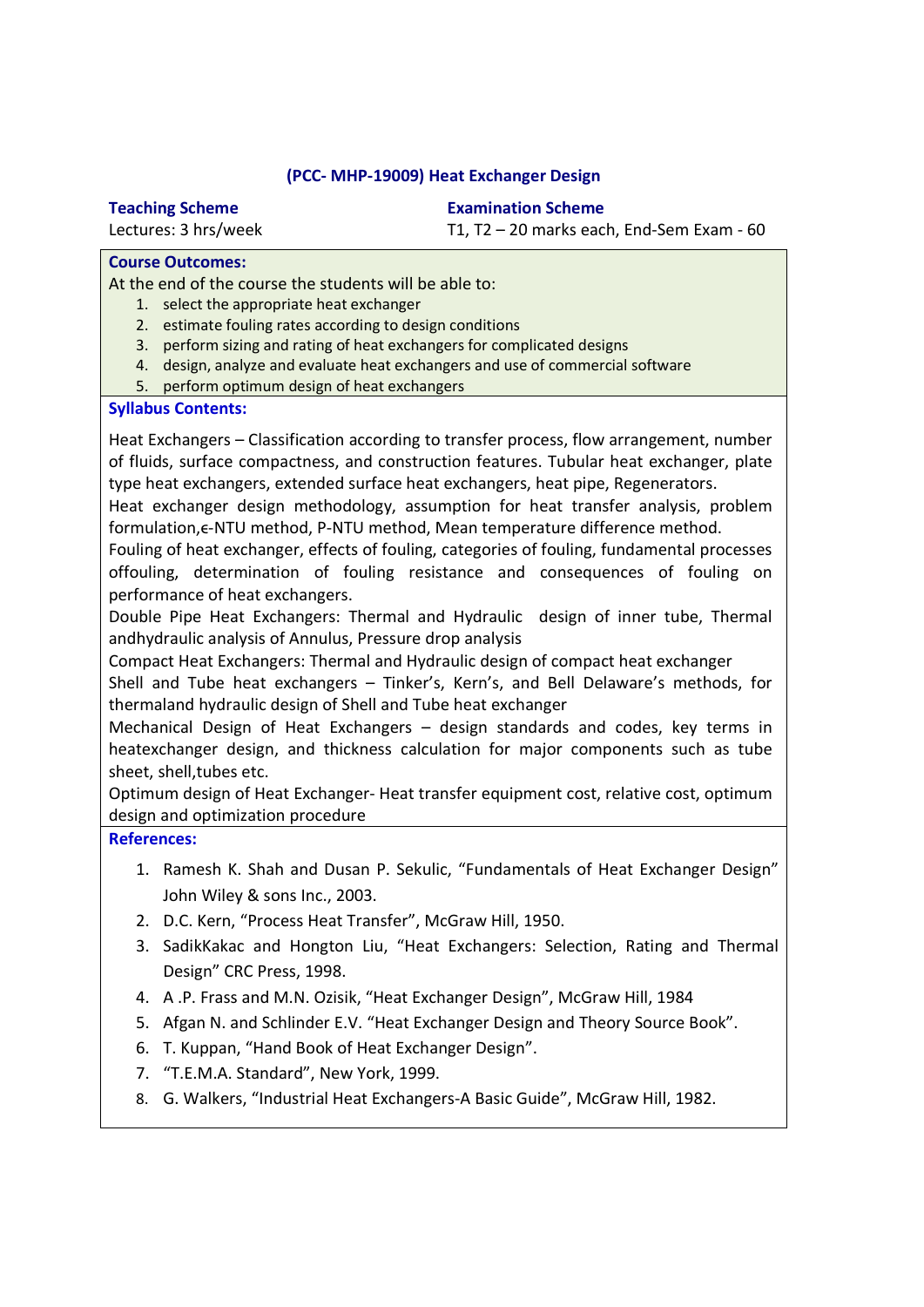## **(PCC- MHP-19010) Modeling of IC Engine**

| <b>Teaching Scheme</b>  | <b>Examination Scheme</b>                   |
|-------------------------|---------------------------------------------|
| Lectures: 3hrs/week     | T1, $T2 - 20$ marks each, End-Sem Exam - 60 |
| <b>Course Outcomes:</b> |                                             |

## **Course Outcomes:**

At the end of the course, students will demonstrate the ability to:

- 1. Learn about advanced concepts being pursued for modeling of IC Engine.
- 2. Determine engine performance characteristics for IC Engine by Applying thermo-chemical principles of energy and chemical balances through appropriate modeling.
- 3. Identify engineering problems, formulate model and solve the problems using knowledge of mathematics science and engineering.
- 4. Create and analyze zero dimensional thermodynamic model of IC Engine combustion
- **5.** Use and analyze of one dimensional commercial software.

# **Syllabus Contents:**

- **Fundamentals:** Governing equations, Equilibrium charts of combustion chemistry, chemical reaction rates, and approaches of modeling, model building and integration methods, gas exchange through valves, engine and porting geometry, exhaust gas recirculation, valve lift curves, and William's line for friction.
- **Thermodynamic Combustion Models of CI Engines:** Single zone models, premixed and diffusive combustion models, combustion heat release using wiebe function, wall heat transfer correlations, ignition delay, internal energy estimations, two zone model, application of heat release analysis, Zeldovich mechanism for formation of NOx, HC, CO .
- **Fuel spray behavior:** Fuel injection, spray structure, fuel atomization, droplet turbulence interactions, droplet impingement on walls, breakup model.
- **Mathematical models of SI Engines**: Simulation of Otto cycle at full throttle, part throttle and supercharged conditions, Progressive combustion, Auto-ignition modeling, single zone models, mass burning rate estimation, Adiabatic flame temperature and flame speed model, Friction in pumping, piston assembly, bearings and valve train etc. friction estimation for warm and warm up engines.

- 1. Haywood, "I.C. Engines", Mc Graw Hill.
- 2. Ramos **J** (1989**)** Internal Combustion Engine Modeling**.** Hemisphere Publishing Company
- 3. C. D. Rakopoulos and E. G. Giakoumis, "Diesel Engine Transient
- 4. Operation Principles of Operation and Simulation Analysis", Springer, 2009.
- 5. V. Ganeshan, "Internal Combustion Engines", Tata McGraw Hill, New Delhi, 1996.
- 6. P.A. Lakshminarayanan and Y. V. Aghav, " Modelling Diesel Combustion" Springer, 2010
- 7. Bernard Challen and RodicaBaranescu, "Diesel Engine Reference Book" Butterworth-Heinemann, 1999.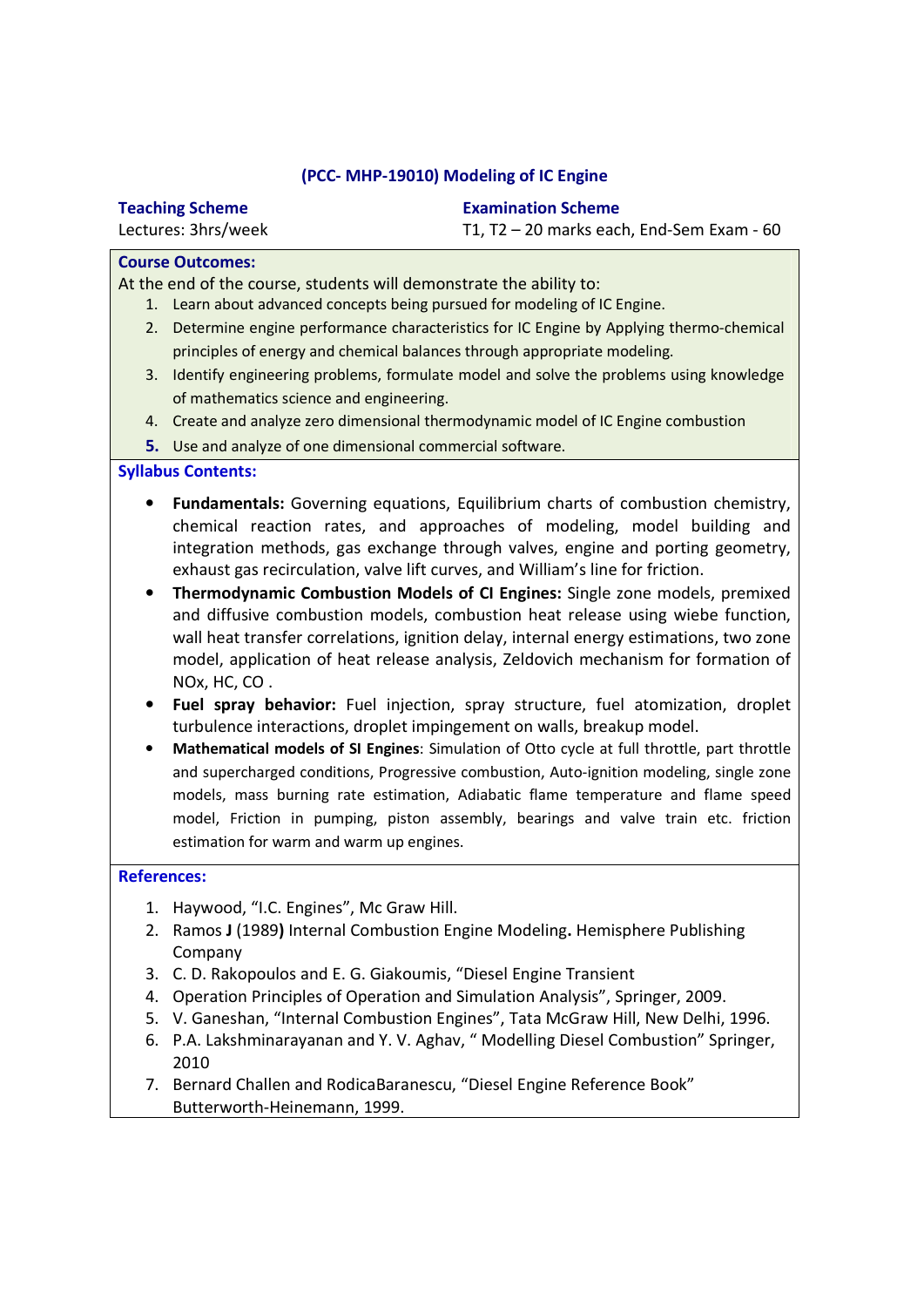## **(MHP-19011) Thermal Engineering Lab Practice-II**

|                                                                                                                                                                                                                                                                                      | <b>Teaching Scheme</b>    | <b>Examination Scheme</b>                 |
|--------------------------------------------------------------------------------------------------------------------------------------------------------------------------------------------------------------------------------------------------------------------------------------|---------------------------|-------------------------------------------|
|                                                                                                                                                                                                                                                                                      | Practical: 6 hrs/week,    | T1, T2 - 20 marks each, End-Sem Exam - 60 |
|                                                                                                                                                                                                                                                                                      | <b>Course Outcomes:</b>   |                                           |
| At the end of the course, students will be able to:                                                                                                                                                                                                                                  |                           |                                           |
| 1. Apply the fundamental understanding of finite volume method to develop the solver for<br>simple fluid flow and heat transfer problems<br>2. Design the air conditioning systems for domestic and industrial applications<br>Design the heat exchanger with given heat loads<br>з. |                           |                                           |
|                                                                                                                                                                                                                                                                                      | <b>Syllabus Contents:</b> |                                           |

• Students are expected to carry out at least 6 practical assignments (Minimum two from courses on computational fluid dynamics, heat exchanger, and IC engine modeling

# **(SBC- MHP-19012) Dissertation Phase-I**

| <b>Teaching Scheme</b> | <b>Examination Scheme</b>  |
|------------------------|----------------------------|
| Lectures: 14 hr/week   | In semester assessment: 40 |
|                        | End semesterassessment 60  |

# **Course Outcomes:**

At the end of the course the students will be able to

- 1. Students will be exposed to self learning various topics.
- 2. Carry outliterature survey from books, national/international refereed journals and contact resource persons for the selected topic of research.
- 3. Learn to write technical reports.
- 4. Develop oral and written communication skills to present and defend their work in front of technically qualified audience. .

## **Guidelines:**

• The Project Work will start in semester III and should preferably be a problem with research potential and should involve scientific research, design, generation/collection and analysis of data, determining solution and must preferably bring out the individual contribution. Seminar should be based on the area in which the candidate has undertaken the dissertation work as per the common instructions for all branches of M. Tech. The